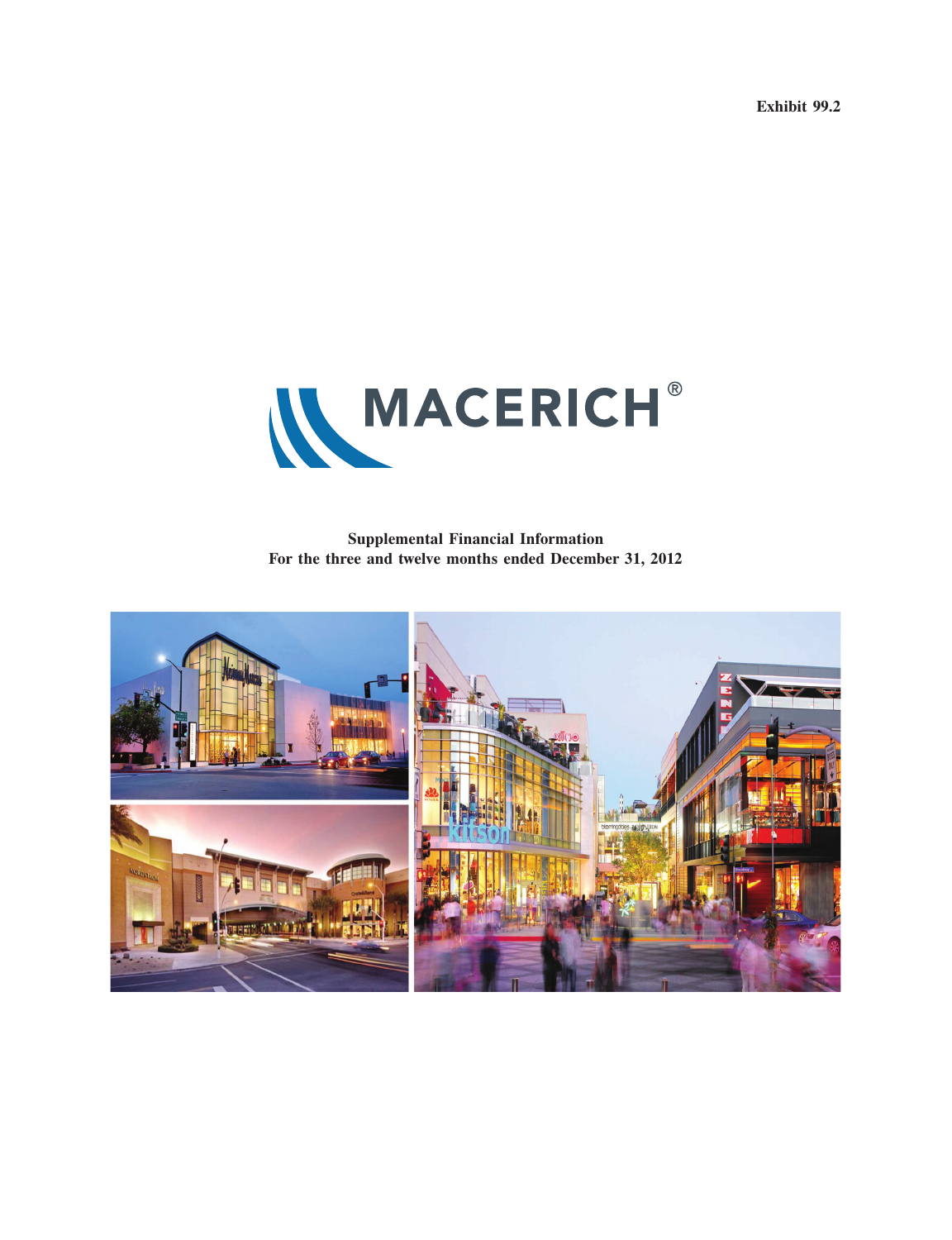#### **Supplemental Financial and Operating Information**

#### **Table of Contents**

All information included in this supplemental financial package is unaudited, unless otherwise indicated.

|                                                      | Page No.       |
|------------------------------------------------------|----------------|
|                                                      | $1 - 3$        |
|                                                      | 1              |
|                                                      | $\overline{2}$ |
|                                                      | $\mathcal{F}$  |
|                                                      | $4 - 10$       |
|                                                      | $4-6$          |
| Notes to Unaudited Pro Rata Statements of Operations | $\overline{7}$ |
|                                                      | 8              |
|                                                      | 9              |
|                                                      | 10             |
|                                                      | $11 - 24$      |
|                                                      | 11             |
|                                                      | $12 - 13$      |
|                                                      | 14             |
|                                                      | 15             |
|                                                      | 16             |
|                                                      | 17             |
|                                                      | 18-22          |
|                                                      | $23 - 24$      |
|                                                      | 25-27          |
|                                                      | 25             |
|                                                      | $26 - 27$      |
|                                                      | 28             |

This Supplemental Financial Information should be read in connection with the Company's fourth quarter 2012 earnings announcement (included as Exhibit 99.1 of the Company's Current Report on 8-K, event date February 6, 2013) as certain disclosures, definitions and reconciliations in such announcement have not been included in this Supplemental Financial Information.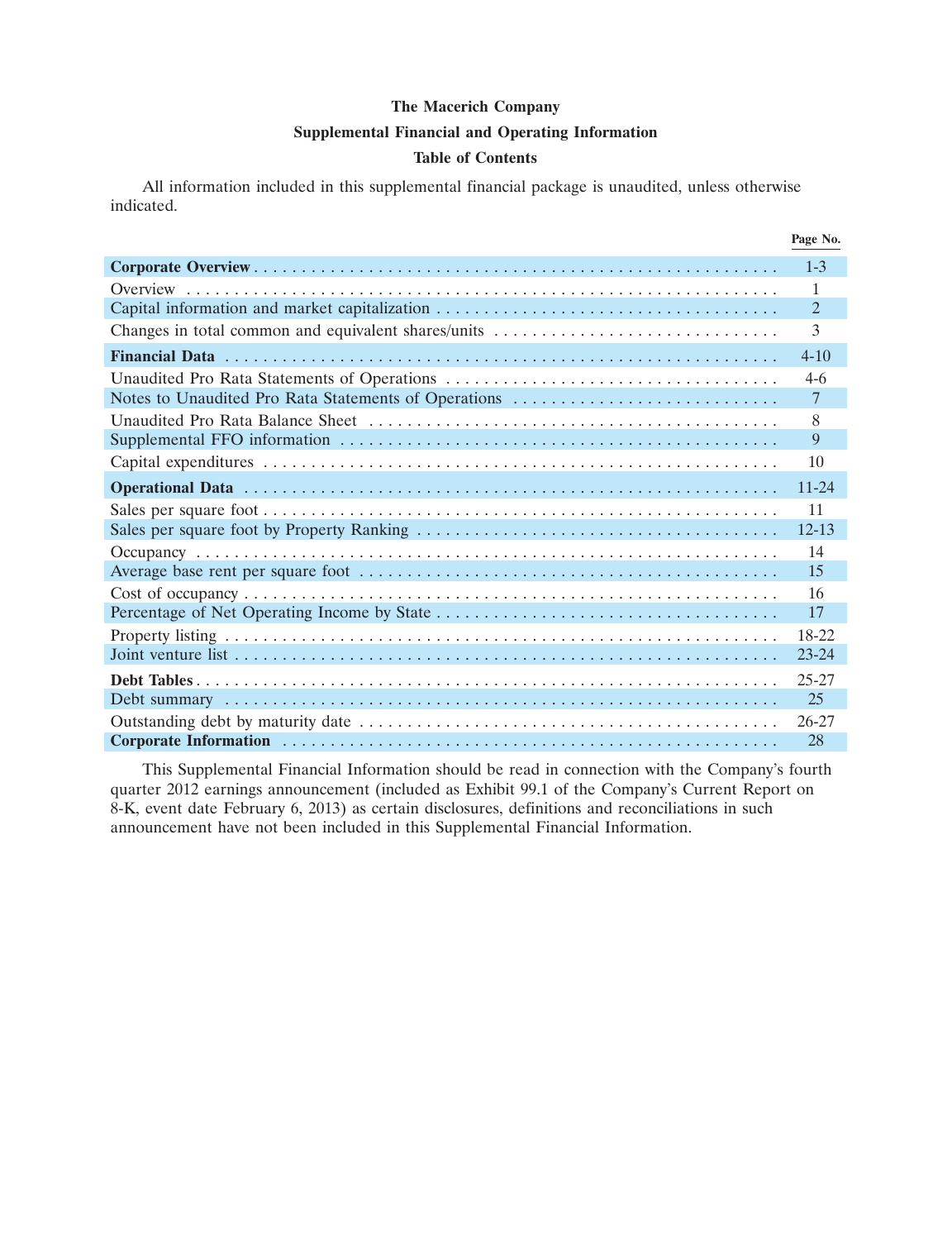#### **The Macerich Company Supplemental Financial and Operating Information Overview**

The Macerich Company (the ''Company'') is involved in the acquisition, ownership, development, redevelopment, management and leasing of regional and community shopping centers located throughout the United States. The Company is the sole general partner of, and owns a majority of the ownership interests in, The Macerich Partnership, L.P., a Delaware limited partnership (the ''Operating Partnership'').

As of December 31, 2012, the Operating Partnership owned or had an ownership interest in 61 regional shopping centers and nine community/power shopping centers aggregating approximately 64 million square feet of gross leasable area (''GLA''). These 70 centers are referred to hereinafter as the ''Centers'', unless the context requires otherwise.

On January 24, 2013, the Company completed its acquisition of Green Acres Mall, a 1.8 million square foot super regional mall. Including Green Acres Mall, the Company currently owns or has an ownership interest in 62 regional shopping centers and nine community/power centers aggregating approximately 65 million square feet of GLA.

On December 31, 2011, the Company and its joint venture partner reached an agreement for the distribution and conveyance of interests in SDG Macerich Properties, L.P., a Delaware limited partnership that owned 11 regional malls in a 50/50 partnership. Six of the eleven assets were distributed to the Company on December 31, 2011. The Company received 100% ownership of Eastland Mall in Evansville, Indiana, Lake Square Mall in Leesburg, Florida, NorthPark Mall in Davenport, Iowa, SouthPark Mall in Moline, Illinois, Southridge Mall in Des Moines, Iowa, and Valley Mall in Harrisonburg, Virginia (collectively referred to herein as the ''SDG Acquisition Properties'').

On July 15, 2010, a court-appointed receiver assumed operational control of Valley View Center and responsibility for managing all aspects of the property. Valley View Center was sold by the receiver on April 23, 2012, and the related non-recourse mortgage loan obligation was fully extinguished on that date. Valley View Center has been excluded from certain Non-GAAP operating measures in 2010, 2011 and 2012 as indicated in this document.

The Company is a self-administered and self-managed real estate investment trust (''REIT'') and conducts all of its operations through the Operating Partnership and the Company's management companies (collectively, the ''Management Companies'').

All references to the Company in this Exhibit include the Company, those entities owned or controlled by the Company and predecessors of the Company, unless the context indicates otherwise.

This document contains information constituting forward-looking statements and includes expectations regarding the Company's future operational results. Stockholders are cautioned that any such forward-looking statements are not guarantees of future performance and involve risks, uncertainties and other factors that may cause actual results, performance or achievements of the Company to vary materially from those anticipated, expected or projected. Such factors include, among others, general industry, economic and business conditions, which will, among other things, affect demand for retail space or retail goods, availability and creditworthiness of current and prospective tenants, anchor or tenant bankruptcies, closures, mergers or consolidations, lease rates, terms and payments, operating expenses, competition; and governmental actions and initiatives (including legislative and regulatory changes) as well as terrorist activities which could adversely affect all of the above factors. The reader is directed to the Company's various filings with the Securities and Exchange Commission, including the Annual Report on Form 10-K for the year ended December 31, 2011, for a discussion of such risks and uncertainties, which discussion is incorporated herein by reference. The Company does not intend, and undertakes no obligation, to update any forward-looking information to reflect events or circumstances after the date of this document or to reflect the occurrence of unanticipated events unless required by law to do so.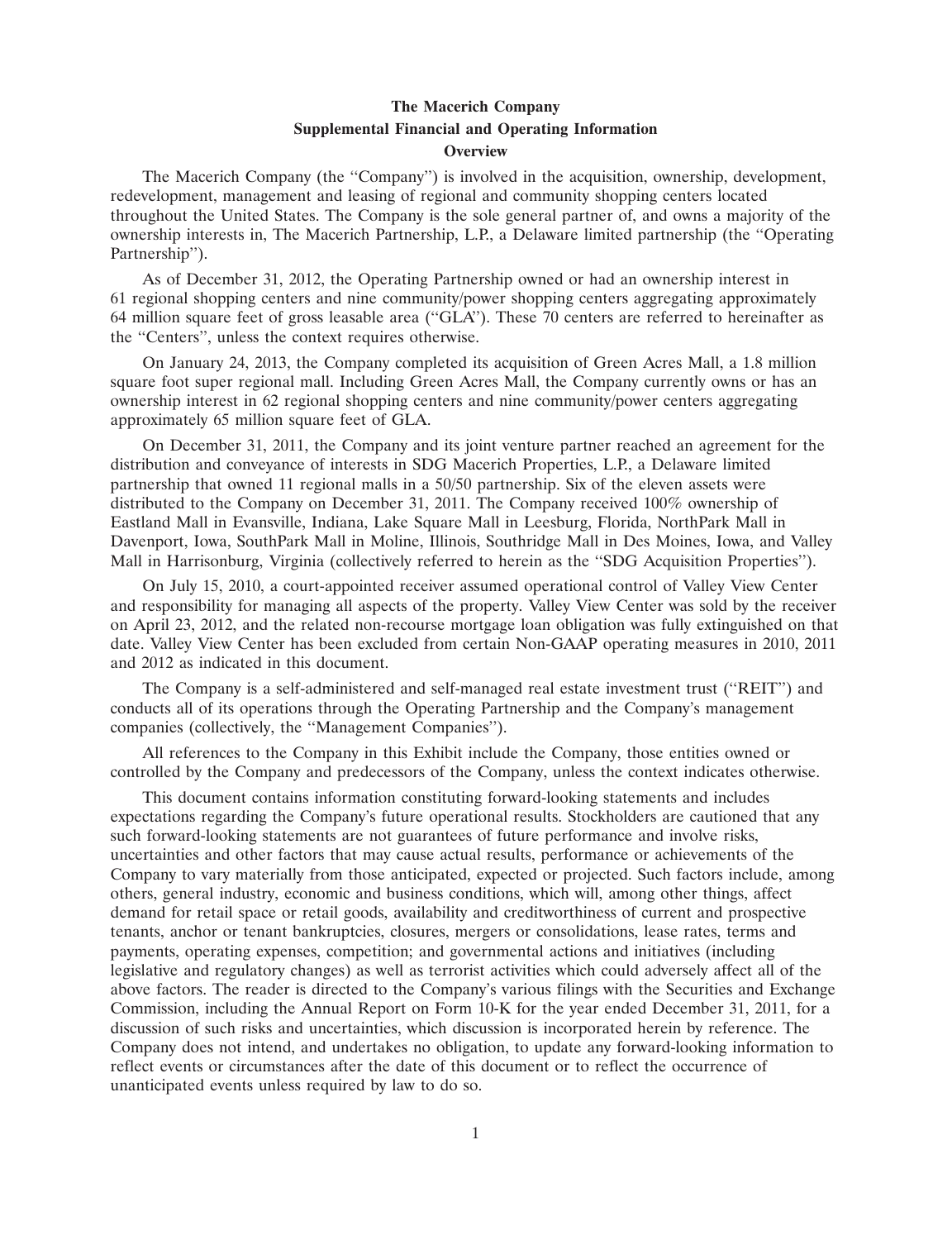### **Supplemental Financial and Operating Information (unaudited)**

### **Capital Information and Market Capitalization**

|                                                                               | <b>Period Ended</b> |              |               |                                             |              |              |
|-------------------------------------------------------------------------------|---------------------|--------------|---------------|---------------------------------------------|--------------|--------------|
|                                                                               |                     | 12/31/2012   |               | 12/31/2011                                  |              | 12/31/2010   |
|                                                                               |                     |              |               | dollars in thousands, except per share data |              |              |
| Closing common stock price per share $\dots \dots \dots$                      | \$                  | 58.30        | <b>S</b>      | 50.60                                       | \$           | 47.37        |
| 52 week high $\ldots \ldots \ldots \ldots \ldots \ldots \ldots \ldots \ldots$ | \$                  | 62.83        | S             | 56.50                                       | \$           | 49.86        |
|                                                                               | \$                  | 49.67        | <sup>\$</sup> | 38.64                                       | S            | 29.30        |
| Shares outstanding at end of period                                           |                     |              |               |                                             |              |              |
| Class A non-participating convertible preferred units                         |                     | 184,304      |               | 208,640                                     |              | 208,640      |
| Common shares and partnership units                                           |                     | 147,601,848  |               | 143, 178, 521                               |              | 142,048,985  |
| Total common and equivalent shares/units outstanding.                         |                     | 147,786,152  |               | 143,387,161                                 |              | 142,257,625  |
| Portfolio capitalization data                                                 |                     |              |               |                                             |              |              |
| Total portfolio debt, including joint ventures at pro rata.                   | $\mathbb{S}$        | 6,620,507    | S             | 5,903,805                                   | $\mathbb{S}$ | 5,854,780    |
| Equity market capitalization                                                  |                     | 8,615,933    |               | 7,255,390                                   |              | 6,738,744    |
| Total market capitalization                                                   |                     | \$15,236,440 |               | \$13,159,195                                |              | \$12,593,524 |
|                                                                               |                     | $43.5\%$     |               | 44.9%                                       |              | $46.5\%$     |

(a) Debt as a percentage of market capitalization.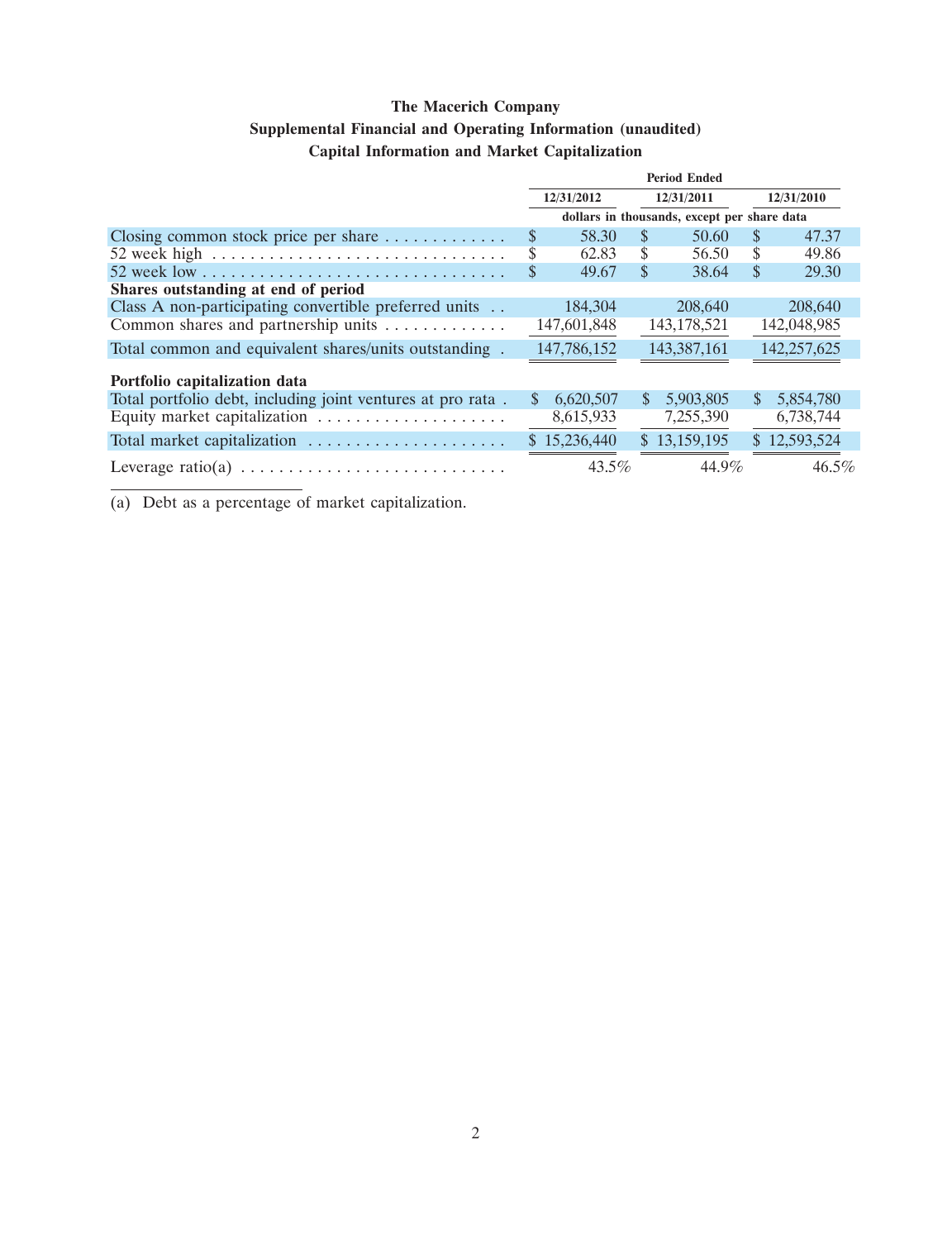### **The Macerich Company Supplemental Financial and Operating Information (unaudited) Changes in Total Common and Equivalent Shares/Units**

|                                                                                                           | Partnership<br><b>Units</b> | Company<br>Common<br><b>Shares</b> | Class A<br><b>Non-Participating</b><br>Convertible<br><b>Preferred Units</b> | <b>Total</b><br>Common<br>and<br>Equivalent<br>Shares/<br><b>Units</b> |
|-----------------------------------------------------------------------------------------------------------|-----------------------------|------------------------------------|------------------------------------------------------------------------------|------------------------------------------------------------------------|
| Balance as of December 31, 2011 $\dots \dots \dots \dots$                                                 | 11,025,077                  | 132, 153, 444                      | 208,640                                                                      | 143,387,161                                                            |
| Conversion of partnership units to cash<br>Conversion of partnership units to common shares               | (195)<br>(23, 351)          | 23,351                             |                                                                              | (195)                                                                  |
| Issuance of stock/partnership units from restricted<br>stock issuance or other share- or unit-based plans | 285,000                     | 549,562                            |                                                                              | 834,562                                                                |
|                                                                                                           | 11,286,531                  | 132,726,357                        | 208,640                                                                      | 144,221,528                                                            |
| Conversion of partnership units to cash<br>Conversion of partnership units to common shares               | (82)<br>(516, 025)          | 540,791                            | (24, 336)                                                                    | (82)<br>430                                                            |
| Issuance of stock/partnership units from restricted<br>stock issuance or other share- or unit-based plans |                             | 16,596                             |                                                                              | 16,596                                                                 |
|                                                                                                           | 10,770,424                  | 133, 283, 744                      | 184,304                                                                      | 144,238,472                                                            |
| Conversion of partnership units to cash                                                                   | (959)                       |                                    |                                                                              | (959)                                                                  |
| Conversion of partnership units to common shares<br>Common stock issued through $ATM(a)$                  | (16,398)                    | 16,398<br>2,961,903                |                                                                              | 2,961,903                                                              |
| Issuance of stock/partnership units from restricted<br>stock issuance or other share- or unit-based plans | 20,000                      | 13,047                             |                                                                              | 33,047                                                                 |
| Balance as of September 30, 2012                                                                          | 10,773,067                  | 136,275,092                        | 184,304                                                                      | 147,232,463                                                            |
| Conversion of partnership units to cash                                                                   | (260)                       |                                    |                                                                              | (260)                                                                  |
| Conversion of partnership units to common shares                                                          | (677,969)                   | 677,969                            |                                                                              |                                                                        |
| Issuance of shares upon acquisition of property $(b) \ldots$                                              |                             | 535,265                            |                                                                              | 535,265                                                                |
| Issuance of stock/partnership units from restricted<br>stock issuance or other share- or unit-based plans |                             | 18,684                             |                                                                              | 18,684                                                                 |
| Balance as of December 31, 2012 $\dots \dots \dots \dots$                                                 | 10,094,838                  | 137,507,010                        | 184,304                                                                      | 147,786,152                                                            |
|                                                                                                           |                             |                                    |                                                                              |                                                                        |

(a) During the third quarter of 2012, the Company issued 2,961,903 shares of common stock under its at-themarket ("ATM") program, in exchange for net proceeds of approximately \$176.1 million.

(b) As part of the consideration for the acquisition of Kings Plaza Shopping Center, the Company issued 535,265 restricted shares of common stock on November 28, 2012.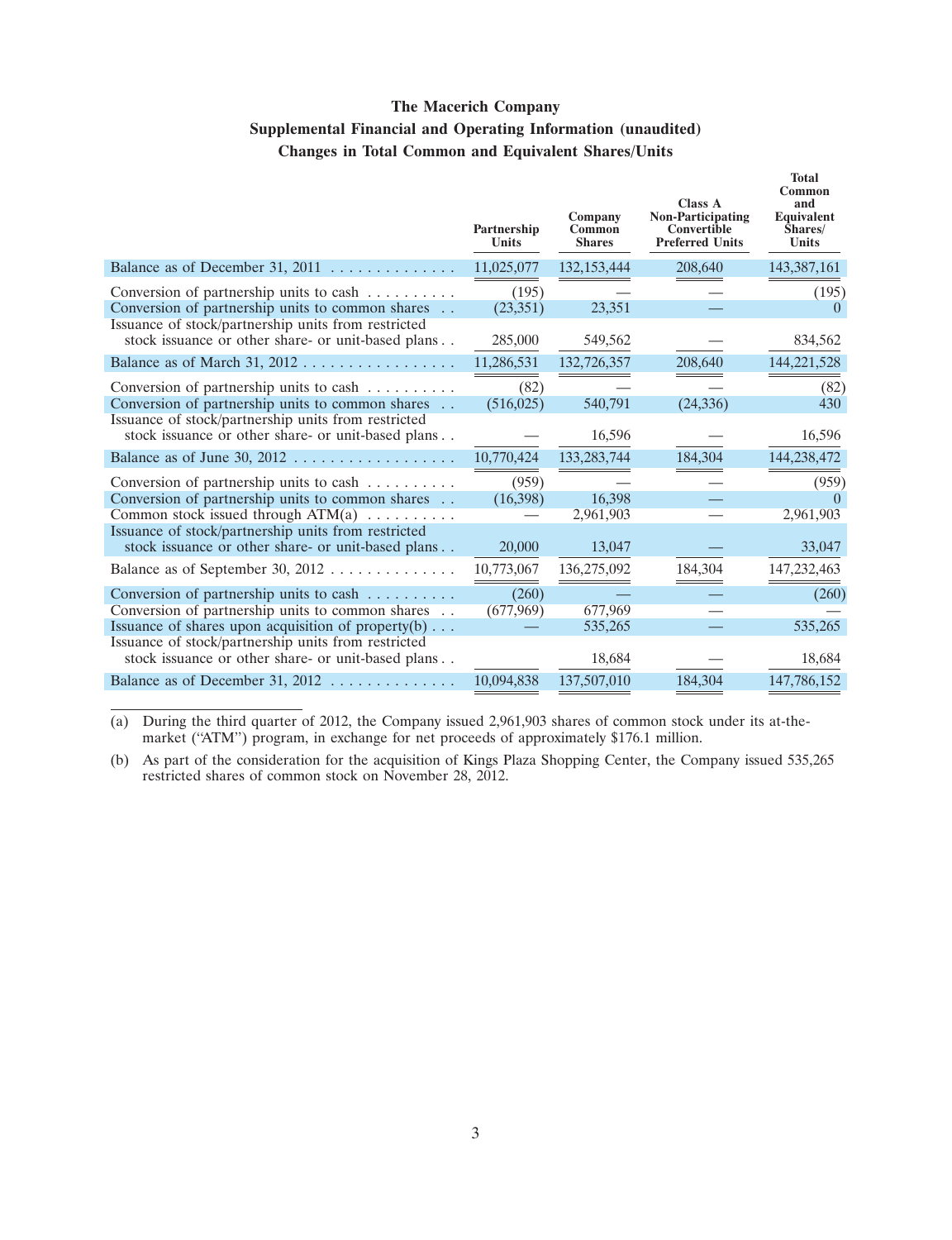On the following pages, the Company presents its unaudited pro rata statements of operations and unaudited pro rata balance sheet reflecting the Company's proportionate ownership of each asset in its portfolio. The Company also reconciles net income attributable to the Company to funds from operations (''FFO'') and FFO-diluted for the three and twelve months ended December 31, 2012 and FFO and FFO-diluted to adjusted FFO (''AFFO'') and AFFO-diluted for the same periods.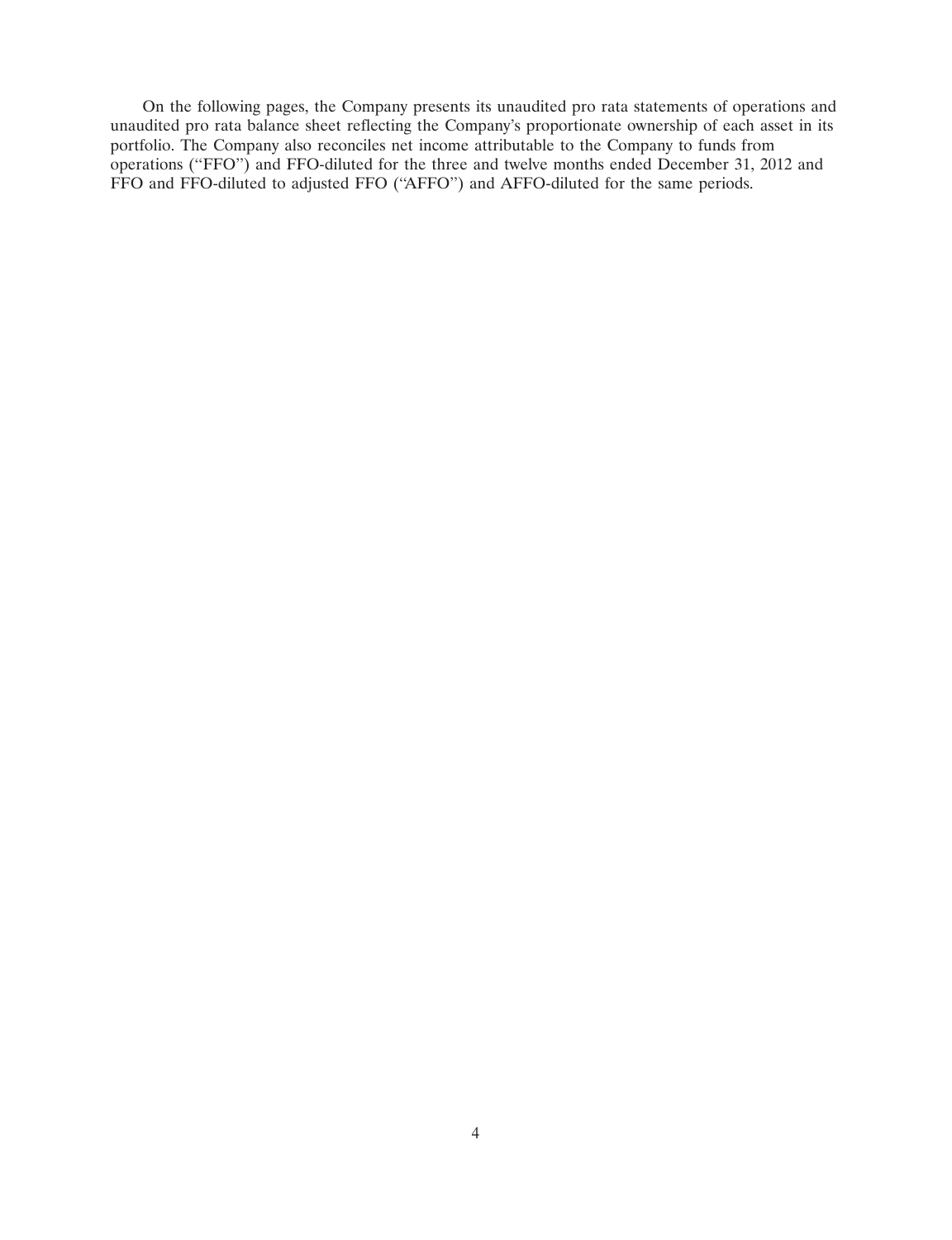# **The Macerich Company Unaudited Pro Rata Statement of Operations (Dollars in thousands)**

|                                                                                              |                     |                                        | For the Three Months Ended December 31, 2012     |                                               |                                           |
|----------------------------------------------------------------------------------------------|---------------------|----------------------------------------|--------------------------------------------------|-----------------------------------------------|-------------------------------------------|
|                                                                                              | <b>Consolidated</b> | Non-<br>Controlling<br>Interests $(1)$ | Company's<br><b>Consolidated</b><br><b>Share</b> | Company's<br>Share of<br>Joint<br>Ventures(2) | Company's<br><b>Total</b><br><b>Share</b> |
| Revenues:                                                                                    |                     |                                        |                                                  |                                               |                                           |
| Minimum rents                                                                                | \$140,157           | \$ (8,413)                             | \$131,744                                        | \$57,866                                      | \$189,610                                 |
| Percentage rents $\ldots \ldots \ldots \ldots \ldots \ldots \ldots \ldots$                   | 12,451              | (441)                                  | 12,010                                           | 4.561                                         | 16,571                                    |
|                                                                                              | 75,522              | (4,638)                                | 70,884                                           | 27,160                                        | 98,044                                    |
| Management Companies' revenues                                                               | 10,505              |                                        | 10,505                                           |                                               | 10,505                                    |
|                                                                                              | 12,530              | (610)                                  | 11,920                                           | 6,651                                         | 18,571                                    |
|                                                                                              | 251,165             | (14,102)                               | 237,063                                          | 96,238                                        | 333,301                                   |
| Expenses:                                                                                    |                     |                                        |                                                  |                                               |                                           |
| Shopping center and operating expenses                                                       | 82,266              | (4,733)                                | 77,533                                           | 31,898                                        | 109,431                                   |
| Management Companies' operating expenses                                                     | 18,657              |                                        | 18,657                                           |                                               | 18,657                                    |
| REIT general and administrative expenses                                                     | 5,187               | $\equiv$                               | 5,187                                            | $\equiv$                                      | 5,187                                     |
| Depreciation and amortization                                                                | 85,004<br>48,335    | (4,609)<br>(2,799)                     | 80,395<br>45,536                                 | 22,991<br>21,419                              | 103,386<br>66,955                         |
|                                                                                              |                     |                                        |                                                  |                                               |                                           |
| Equity in income of unconsolidated joint ventures                                            | 239,449<br>10,657   | (12, 141)                              | 227,308<br>10,657                                | 76,308<br>(10,657)                            | 303,616                                   |
|                                                                                              | (2,061)             | 2,061                                  |                                                  |                                               |                                           |
|                                                                                              | 1,999               | —                                      | 1,999                                            | $\qquad \qquad -$                             | 1,999                                     |
| Gain (loss) on remeasurement, sale or write down of                                          |                     |                                        |                                                  |                                               |                                           |
|                                                                                              | 164,065             | 1,636                                  | 165,701                                          | (9,273)                                       | 156,428                                   |
| Income from continuing operations                                                            | 186,376             | 1,736                                  | 188,112                                          |                                               | 188,112                                   |
| Discontinued operations:                                                                     |                     |                                        |                                                  |                                               |                                           |
| Loss on sale or write down of assets $\dots \dots \dots$                                     | (72)                |                                        | (72)                                             |                                               | (72)                                      |
| Loss from discontinued operations                                                            | (9)                 |                                        | (9)                                              |                                               | (9)                                       |
| Total loss from discontinued operations                                                      | (81)                |                                        | (81)                                             |                                               | (81)                                      |
| Net income $\ldots \ldots \ldots \ldots \ldots \ldots \ldots \ldots \ldots$                  | 186,295             | 1,736                                  | 188,031                                          |                                               | 188,031                                   |
| Less net income attributable to noncontrolling interests.                                    | 12,048              | 1,736                                  | 13,784                                           |                                               | 13,784                                    |
| Net income attributable to the Company                                                       | \$174,247           | \$                                     | \$174,247                                        | \$                                            | \$174,247                                 |
| Reconciliation of net income attributable to the<br>Company to FFO and AFFO(3):              |                     |                                        |                                                  |                                               |                                           |
| Net income attributable to the Company                                                       |                     |                                        | \$174,247                                        | \$                                            | \$174,247                                 |
| Equity in income of unconsolidated joint ventures                                            |                     |                                        | (10,657)                                         | 10,657                                        |                                           |
| Adjustments to reconcile net income attributable to the<br>Company to FFO-basic and diluted: |                     |                                        |                                                  |                                               |                                           |
| Noncontrolling interests in the Operating Partnership.                                       |                     |                                        | 13,784                                           |                                               | 13,784                                    |
| (Gain) loss on remeasurement, sale or write down of                                          |                     |                                        | (165, 661)                                       | 9,273                                         | (156, 388)                                |
| (Loss) gain on sale of undepreciated assets                                                  |                     |                                        | (390)                                            | 1,163                                         | 773                                       |
| Depreciation and amortization of all property $\dots$ .                                      |                     |                                        | 80,395                                           | 22,991                                        | 103,386                                   |
| Depreciation on personal property $\dots \dots \dots \dots$                                  |                     |                                        | (2,965)                                          | (260)                                         | (3,225)                                   |
| Total FFO—Basic and diluted                                                                  |                     |                                        | \$8,753                                          | \$43,824                                      | \$132,577                                 |
| Shoppingtown Mall $\ldots \ldots \ldots \ldots \ldots \ldots \ldots$                         |                     |                                        | 25                                               |                                               | 25                                        |
|                                                                                              |                     |                                        | 11                                               |                                               | 11                                        |
|                                                                                              |                     |                                        | \$88,789                                         | \$43,824                                      | \$132,613                                 |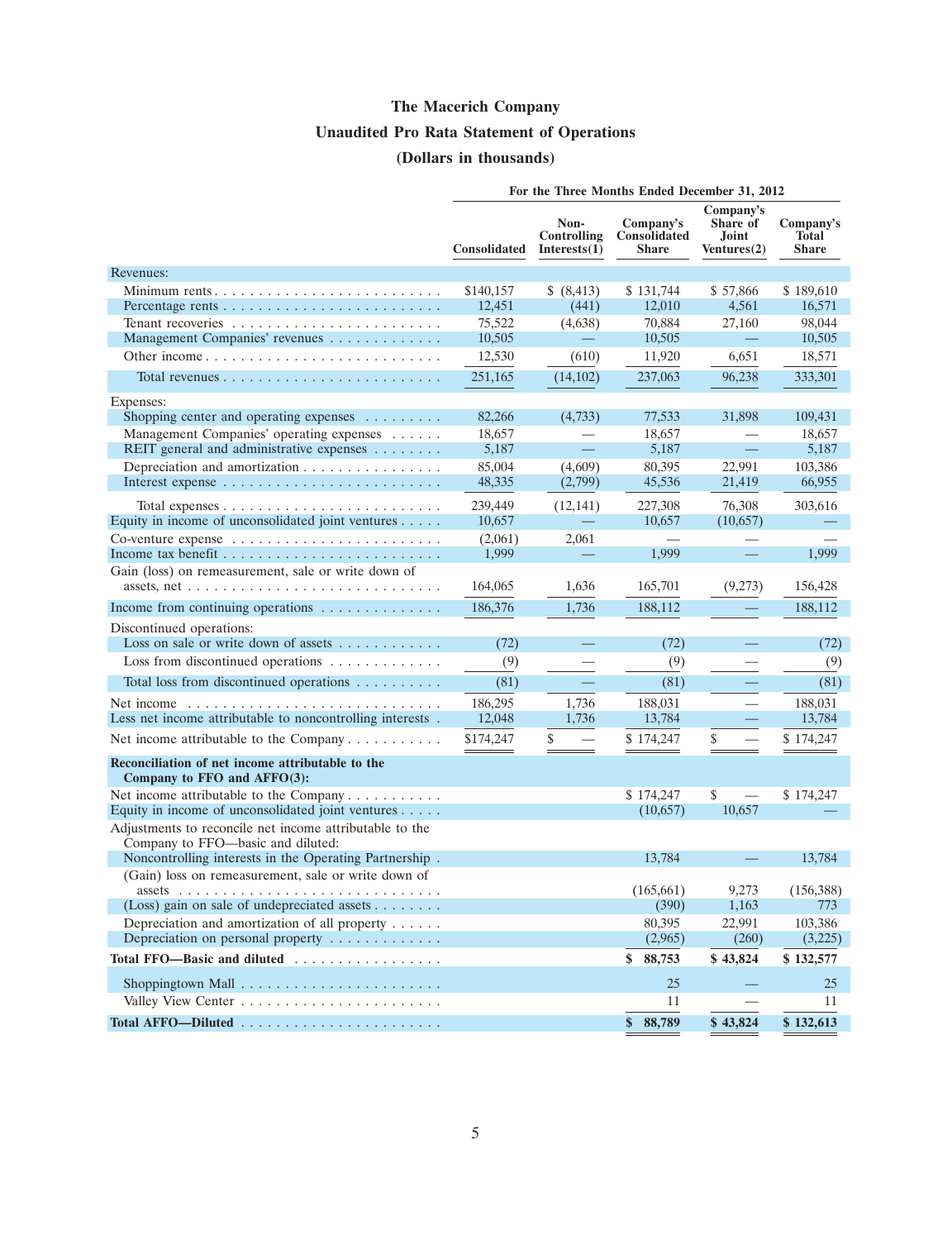# **The Macerich Company Unaudited Pro Rata Statement of Operations (Dollars in thousands)**

|                                                                                                              | For the Twelve Months Ended December 31, 2012 |                                            |                                                  |                                               |                                           |  |
|--------------------------------------------------------------------------------------------------------------|-----------------------------------------------|--------------------------------------------|--------------------------------------------------|-----------------------------------------------|-------------------------------------------|--|
|                                                                                                              | Consolidated                                  | Non-<br><b>Controlling</b><br>Interests(1) | Company's<br><b>Consolidated</b><br><b>Share</b> | Company's<br>Share of<br>Joint<br>Ventures(2) | Company's<br><b>Total</b><br><b>Share</b> |  |
| Revenues:                                                                                                    |                                               |                                            |                                                  |                                               |                                           |  |
| Minimum rents                                                                                                | \$496,708<br>24,389                           | \$(32,701)<br>(931)                        | \$464,007<br>23,458                              | \$256,491<br>11,389                           | \$720,498<br>34,847                       |  |
|                                                                                                              | 273,445                                       | (18, 864)                                  | 254,581                                          | 125,550                                       | 380,131                                   |  |
| Management Companies' revenues                                                                               | 41,235                                        |                                            | 41,235                                           |                                               | 41,235                                    |  |
|                                                                                                              | 45,546                                        | (1,810)                                    | 43,736                                           | 23,167                                        | 66,903                                    |  |
|                                                                                                              | 881,323                                       | (54,306)                                   | 827,017                                          | 416,597                                       | 1,243,614                                 |  |
| Expenses:                                                                                                    |                                               |                                            |                                                  |                                               |                                           |  |
| Shopping center and operating expenses                                                                       | 280,531                                       | (18,059)                                   | 262,472                                          | 145,129                                       | 407,601                                   |  |
| Management Companies' operating expenses<br>REIT general and administrative expenses                         | 85,610<br>20,412                              | 二                                          | 85,610<br>20,412                                 | $\equiv$                                      | 85,610<br>20,412                          |  |
| Depreciation and amortization                                                                                | 302,553                                       | (18, 561)                                  | 283,992                                          | 96,228                                        | 380,220                                   |  |
|                                                                                                              | 176,778                                       | (11, 458)                                  | 165,320                                          | 97,978                                        | 263,298                                   |  |
| Total expenses $\ldots \ldots \ldots \ldots \ldots \ldots \ldots \ldots$                                     | 865,884                                       | (48,078)                                   | 817,806                                          | 339.335                                       | 1,157,141                                 |  |
| Equity in income of unconsolidated joint ventures                                                            | 79,281                                        |                                            | 79,281                                           | (79, 281)                                     |                                           |  |
|                                                                                                              | (6,523)                                       | 6,523                                      |                                                  |                                               |                                           |  |
|                                                                                                              | 4,159                                         |                                            | 4,159                                            |                                               | 4,159                                     |  |
| Gain on remeasurement, sale or write down of assets,                                                         |                                               |                                            |                                                  |                                               |                                           |  |
|                                                                                                              | 204,668                                       | (1,899)                                    | 202,769                                          | 2,019                                         | 204,788                                   |  |
| Income from continuing operations                                                                            | 297,024                                       | (1,604)                                    | 295,420                                          |                                               | 295,420                                   |  |
| Discontinued operations:                                                                                     |                                               |                                            |                                                  |                                               |                                           |  |
| Gain on sale or write down of assets $\dots \dots \dots$                                                     | 74,833                                        |                                            | 74,833                                           | $\overline{\phantom{m}}$                      | 74,833                                    |  |
| Loss from discontinued operations                                                                            | (5, 468)                                      |                                            | (5,468)                                          |                                               | (5, 468)                                  |  |
| Income from discontinued operations                                                                          | 69,365                                        |                                            | 69,365                                           |                                               | 69,365                                    |  |
| Net income<br>Less net income attributable to noncontrolling interests.                                      | 366,389<br>28,963                             | (1,604)<br>(1,604)                         | 364,785<br>27,359                                |                                               | 364,785<br>27,359                         |  |
|                                                                                                              |                                               |                                            |                                                  |                                               |                                           |  |
| Net income attributable to the Company                                                                       | \$337,426                                     | \$                                         | \$337,426                                        | \$                                            | \$<br>337,426                             |  |
| Reconciliation of net income attributable to the<br>Company to FFO and AFFO(3):                              |                                               |                                            |                                                  |                                               |                                           |  |
| Net income attributable to the Company                                                                       |                                               |                                            | \$337,426                                        | \$                                            | \$337,426                                 |  |
| Equity in income of unconsolidated joint ventures                                                            |                                               |                                            | (79, 281)                                        | 79,281                                        |                                           |  |
| Adjustments to reconcile net income attributable to the<br>Company to FFO-basic and diluted:                 |                                               |                                            |                                                  |                                               |                                           |  |
| Noncontrolling interests in the Operating Partnership.                                                       |                                               |                                            | 27,359                                           | $\qquad \qquad \qquad =$                      | 27,359                                    |  |
| Gain on remeasurement, sale or write down of assets.                                                         |                                               |                                            | (157,676)                                        | (2,019)                                       | (159, 695)                                |  |
| (Loss) gain on sale of undepreciated assets $\dots \dots$                                                    |                                               |                                            | (390)                                            | 1,163                                         | 773                                       |  |
| Depreciation and amortization of all property<br>Depreciation on personal property $\dots \dots \dots \dots$ |                                               |                                            | 288,632                                          | 96,228                                        | 384,860                                   |  |
|                                                                                                              |                                               |                                            | (11, 777)                                        | (1,084)                                       | (12, 861)                                 |  |
| Total FFO-Basic and diluted                                                                                  |                                               |                                            | \$404,293                                        | \$173,569                                     | \$577,862                                 |  |
|                                                                                                              |                                               |                                            | 422                                              |                                               | 422                                       |  |
|                                                                                                              |                                               |                                            | (101, 105)                                       |                                               | (101, 105)                                |  |
|                                                                                                              |                                               |                                            | (16,296)                                         |                                               | (16,296)                                  |  |
|                                                                                                              |                                               |                                            | \$287,314                                        | \$173,569                                     | \$460,883                                 |  |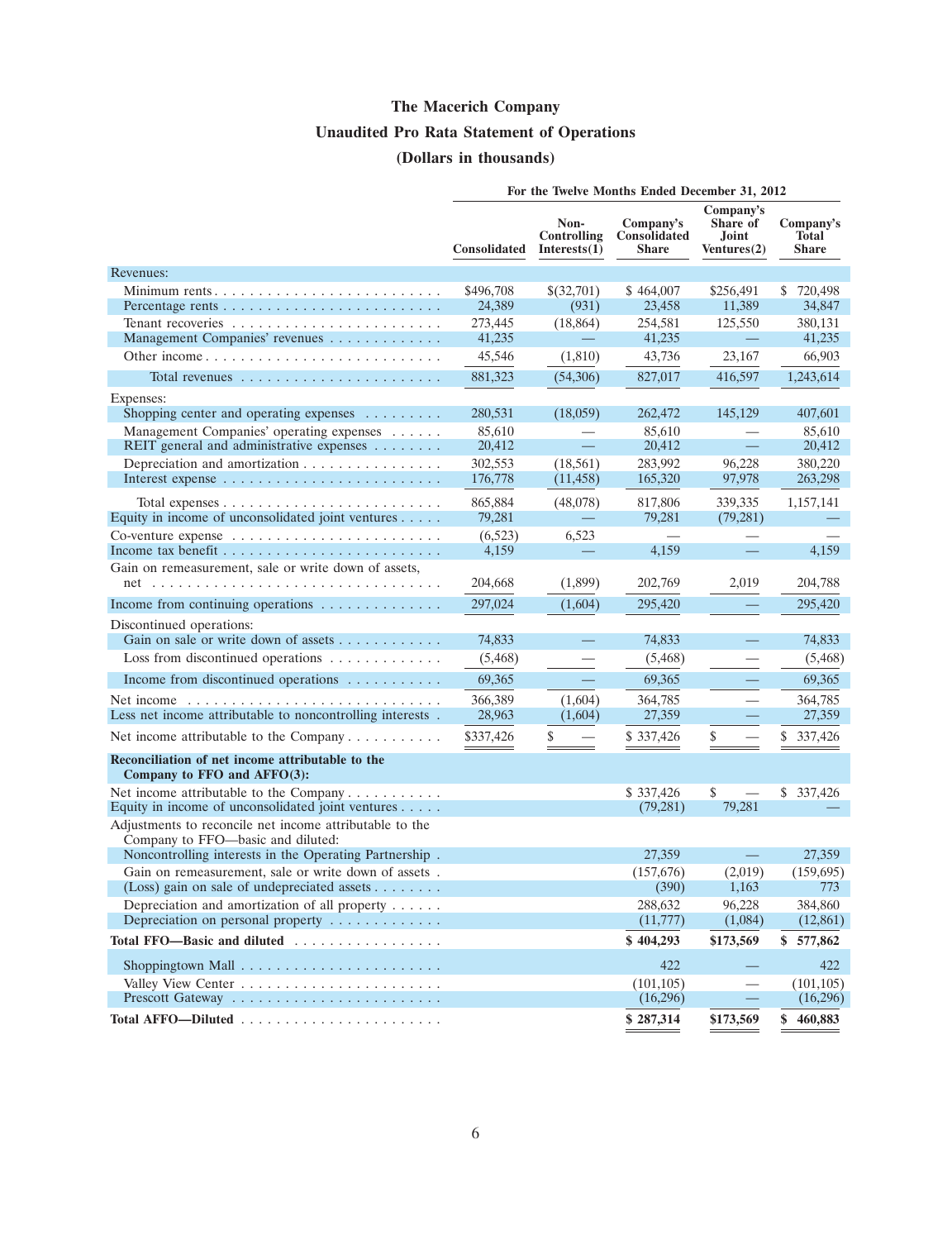#### **Notes to Unaudited Pro Rata Statements of Operations:**

- (1) This represents the non-owned portion of consolidated joint ventures.
- (2) This represents the Company's pro rata share of unconsolidated joint ventures.
- (3) The Company uses FFO in addition to net income to report its operating and financial results and considers FFO and FFO-diluted as supplemental measures for the real estate industry and a supplement to Generally Accepted Accounting Principles ("GAAP") measures. The National Association of Real Estate Investment Trusts defines FFO as net income (loss) (computed in accordance with GAAP), excluding gains (or losses) from extraordinary items and sales of depreciated operating properties, plus real estate related depreciation and amortization, impairment write-downs of real estate and write-downs of investments in an affiliate where the write-downs have been driven by a decrease in the value of real estate held by the affiliate and after adjustments for unconsolidated joint ventures. Adjustments for unconsolidated joint ventures are calculated to reflect FFO on the same basis.

AFFO excludes the FFO impact of Shoppingtown Mall and Valley View Center for the three and twelve months ended December 31, 2012. In December 2011, the Company conveyed Shoppingtown Mall to the lender by a deed-in-lieu of foreclosure. In July 2010, a court-appointed receiver assumed operational control of Valley View Center and responsibility for managing all aspects of the property. Valley View Center was sold by the receiver on April 23, 2012, and the related non-recourse mortgage loan obligation was fully extinguished on that date. On May 31, 2012, the Company conveyed Prescott Gateway to the lender by a deed-in-lieu of foreclosure and the debt was forgiven resulting in a gain on extinguishment of debt of \$16.3 million. AFFO also excludes the gain on extinguishment of debt on Prescott Gateway for the twelve months ended December 31, 2012.

FFO and FFO on a diluted basis are useful to investors in comparing operating and financial results between periods. This is especially true since FFO excludes real estate depreciation and amortization, as the Company believes real estate values fluctuate based on market conditions rather than depreciating in value ratably on a straight-line basis over time. The Company believes that AFFO and AFFO on a diluted basis provide useful supplemental information regarding the Company's performance as they show a more meaningful and consistent comparison of the Company's operating performance and allow investors to more easily compare the Company's results without taking into account non-cash credits and charges on properties controlled by either a receiver or loan servicer. FFO and AFFO on a diluted basis are measures investors find most useful in measuring the dilutive impact of outstanding convertible securities. FFO and AFFO do not represent cash flow from operations as defined by GAAP, should not be considered as an alternative to net income (loss) as defined by GAAP, and are not indicative of cash available to fund all cash flow needs. The Company also cautions that FFO and AFFO as presented, may not be comparable to similarly titled measures reported by other real estate investment trusts.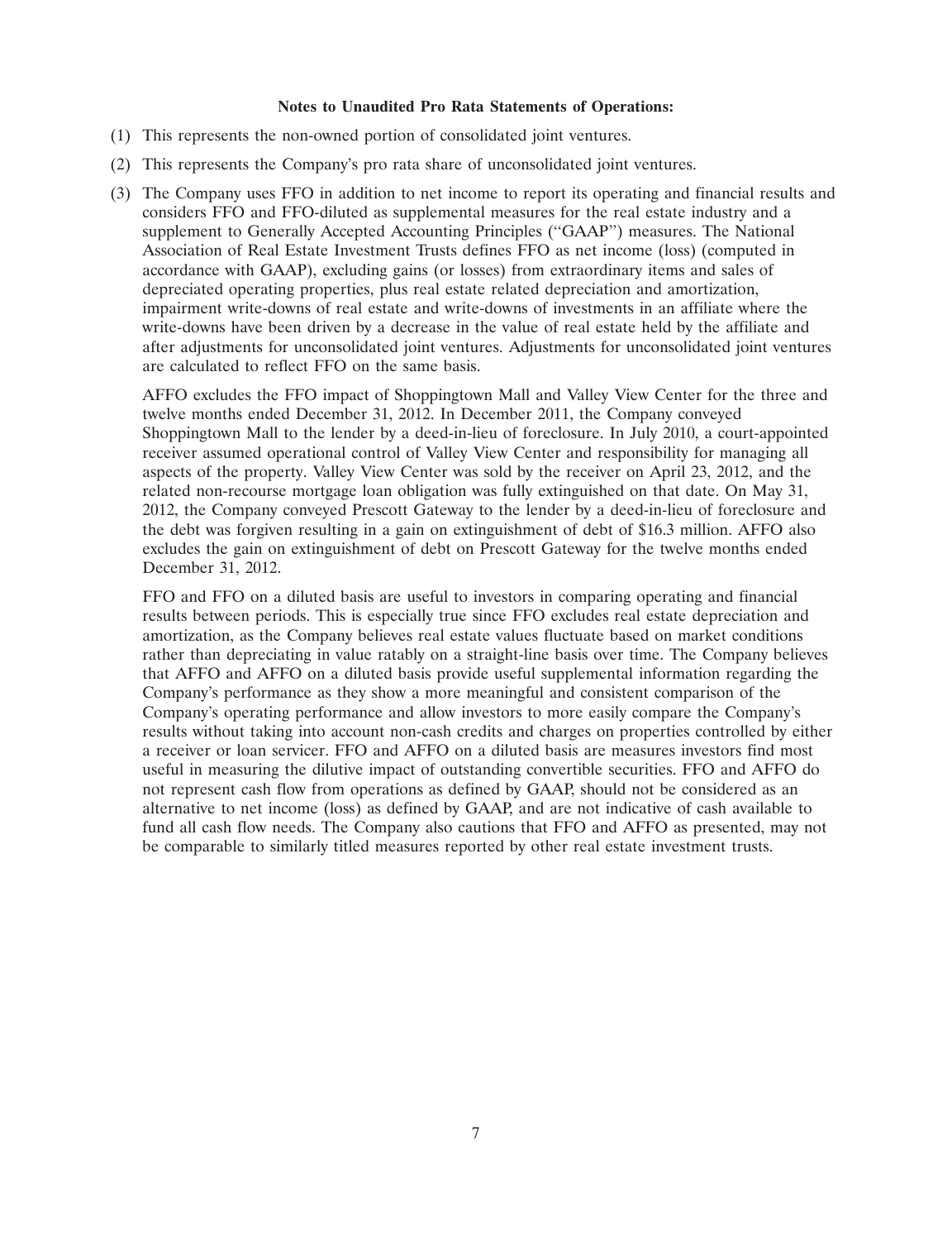#### **Unaudited Pro Rata Balance Sheet**

#### **(Dollars in thousands)**

|                                                              | As of December 31, 2012 |                                     |                                           |                                                      |                                           |  |
|--------------------------------------------------------------|-------------------------|-------------------------------------|-------------------------------------------|------------------------------------------------------|-------------------------------------------|--|
|                                                              | Consolidated            | Non-<br>Controlling<br>Interests(1) | Company's<br>Consolidated<br><b>Share</b> | Company's<br>Share of<br><b>Joint</b><br>Ventures(2) | Company's<br><b>Total</b><br><b>Share</b> |  |
| <b>ASSETS:</b>                                               |                         |                                     |                                           |                                                      |                                           |  |
| Property, $net(3) \ldots \ldots \ldots \ldots \ldots \ldots$ | \$7,479,546             |                                     | \$(459,576) \$7,019,970                   | \$2,321,715                                          | \$9,341,685                               |  |
| Cash and cash equivalents                                    | 65,793                  | (10, 182)                           | 55,611                                    | 84,840                                               | 140,451                                   |  |
|                                                              | 78,658                  | (3, 412)                            | 75,246                                    | 10,741                                               | 85,987                                    |  |
| Marketable securities                                        | 23,667                  |                                     | 23,667                                    |                                                      | 23,667                                    |  |
| Tenant and other receivables, net                            | 116,244                 | (20, 936)                           | 95,308                                    | 39,290                                               | 134,598                                   |  |
| Deferred charges and other assets, net                       | 565,130                 | (10, 339)                           | 554,791                                   | 73,705                                               | 628,496                                   |  |
| Loans to unconsolidated joint ventures                       | 3,345                   |                                     | 3,345                                     |                                                      | 3,345                                     |  |
| Due from affiliates                                          | 4,568                   | 348                                 | 4,916                                     | (2, 471)                                             | 2,445                                     |  |
| Investments in unconsolidated joint                          |                         |                                     |                                           |                                                      |                                           |  |
| ventures                                                     | 974,258                 |                                     | 974,258                                   | (974, 258)                                           |                                           |  |
| Total assets                                                 | \$9,311,209             |                                     | $$(504,097)$ \$8,807,112                  | \$1,553,562                                          | \$10,360,674                              |  |
| <b>LIABILITIES AND EQUITY:</b>                               |                         |                                     |                                           |                                                      |                                           |  |
| Mortgage notes payable:                                      | \$4,437,343             |                                     | \$(276,447) \$4,160,896                   | \$1,635,584                                          | \$5,796,480                               |  |
| Bank and other notes payable                                 | 824,027                 |                                     | 824,027                                   |                                                      | 824,027                                   |  |
| Accounts payable and accrued expenses                        | 70,251                  | (3,222)                             | 67,029                                    | 19,252                                               | 86,281                                    |  |
| Other accrued liabilities                                    | 318,174                 | (19, 449)                           | 298,725                                   | 51,674                                               | 350,399                                   |  |
| Distributions in excess of investments in                    |                         |                                     |                                           |                                                      |                                           |  |
| unconsolidated joint ventures                                | 152,948                 |                                     | 152,948                                   | (152, 948)                                           |                                           |  |
| Co-venture obligation                                        | 92,215                  | (92,215)                            |                                           |                                                      |                                           |  |
| Total liabilities                                            | 5,894,958               | (391, 333)                          | 5,503,625                                 | 1,553,562                                            | 7,057,187                                 |  |
| Commitments and contingencies                                |                         |                                     |                                           |                                                      |                                           |  |
| Equity:                                                      |                         |                                     |                                           |                                                      |                                           |  |
| Stockholders' equity:                                        |                         |                                     |                                           |                                                      |                                           |  |
| Common stock                                                 | 1,375                   |                                     | 1,375                                     |                                                      | 1,375                                     |  |
| Additional paid-in capital                                   | 3,715,895               |                                     | 3,715,895                                 |                                                      | 3,715,895                                 |  |
| Accumulated deficit                                          | (639,741)               |                                     | (639,741)                                 |                                                      | (639, 741)                                |  |
| Total stockholders' equity                                   | 3,077,529               |                                     | 3,077,529                                 |                                                      | 3,077,529                                 |  |
| Noncontrolling interests                                     | 338,722                 | (112,764)                           | 225,958                                   |                                                      | 225,958                                   |  |
| Total equity                                                 | 3,416,251               | (112,764)                           | 3,303,487                                 |                                                      | 3,303,487                                 |  |
| Total liabilities and equity                                 | \$9,311,209             |                                     | $$(504,097)$ \$8,807,112                  | \$1,553,562                                          | \$10,360,674                              |  |

(1) This represents the non-owned portion of the consolidated joint ventures.

(2) This represents the Company's pro rata share of the unconsolidated joint ventures.

(3) Includes construction in progress of \$280,816 from the Company's consolidated share and \$91,916 from its pro rata share of the unconsolidated joint ventures.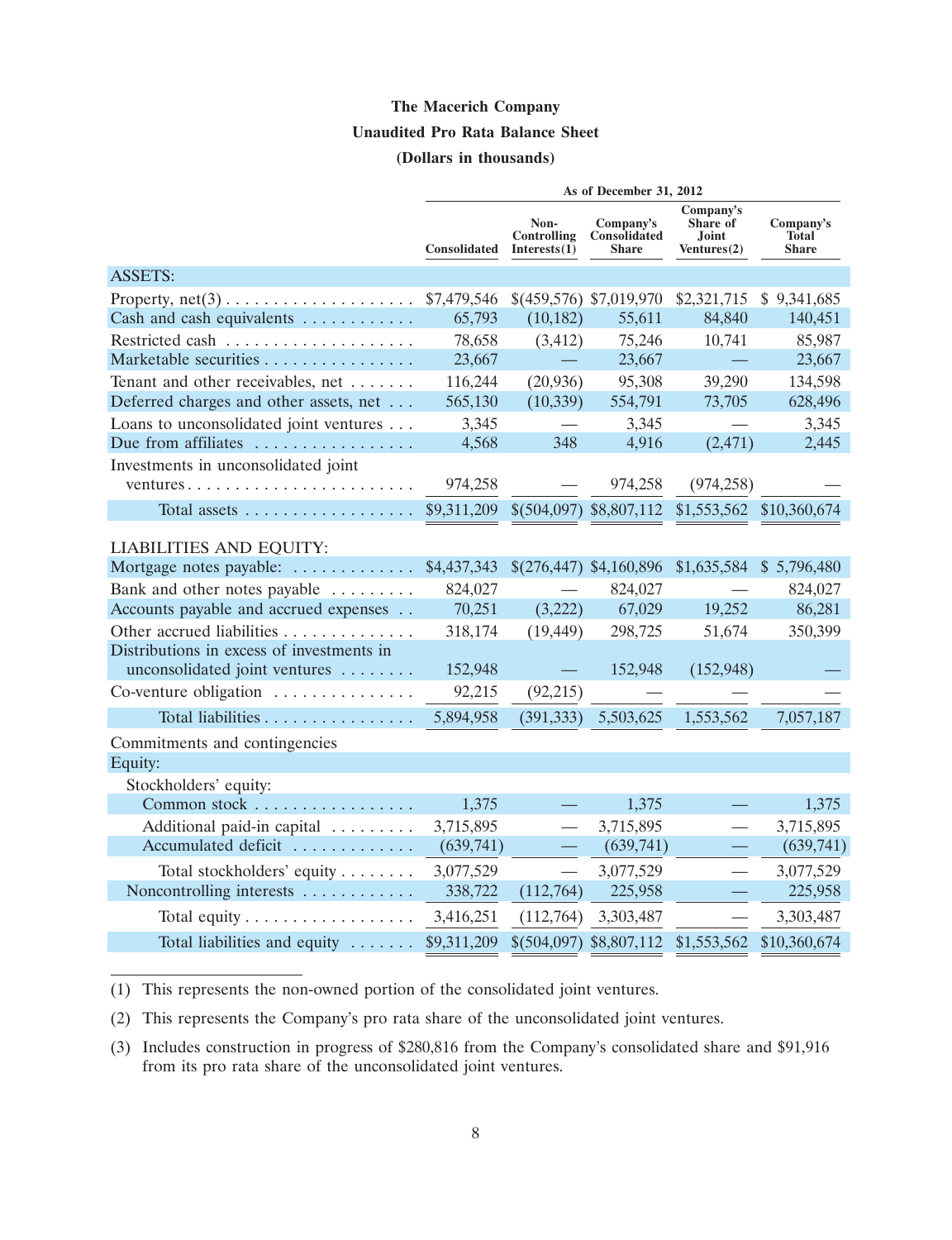# **Supplemental Financial and Operating Information (unaudited)**

### **Supplemental FFO Information(a)**

|                                                                                      |       |                     | As of December 31, |                                             |  |
|--------------------------------------------------------------------------------------|-------|---------------------|--------------------|---------------------------------------------|--|
|                                                                                      |       |                     | 2012               | 2011                                        |  |
|                                                                                      |       |                     |                    | dollars in millions                         |  |
|                                                                                      |       |                     | \$67.1             | \$73.5                                      |  |
| <b>For the Three Months Ended</b><br>December 31,                                    |       |                     |                    | For the Twelve Months Ended<br>December 31, |  |
|                                                                                      | 2012  | 2011                | 2012               | 2011                                        |  |
|                                                                                      |       | dollars in millions |                    |                                             |  |
| Lease termination fees                                                               | \$2.3 | \$4.0               | \$7.9              | \$13.4                                      |  |
| Straight line rental income                                                          | \$1.9 | \$1.8               | \$7.2              | \$6.3                                       |  |
| Gain on sales of undepreciated<br>$assets \ldots \ldots \ldots \ldots \ldots \ldots$ | \$0.8 | \$0.0               | \$0.8              | \$2.3                                       |  |
| Amortization of acquired above-<br>and below-market leases                           | \$1.6 | \$3.7               | \$8.4              | \$12.4                                      |  |
| Amortization of debt<br>(discounts)/preminus                                         | \$2.4 | \$ (1.6)            | \$ 2.1             | \$(7.8)                                     |  |
| Interest capitalized                                                                 | \$3.7 | \$3.6               | \$14.9             | \$16.8                                      |  |

(a) All joint venture amounts included at pro rata.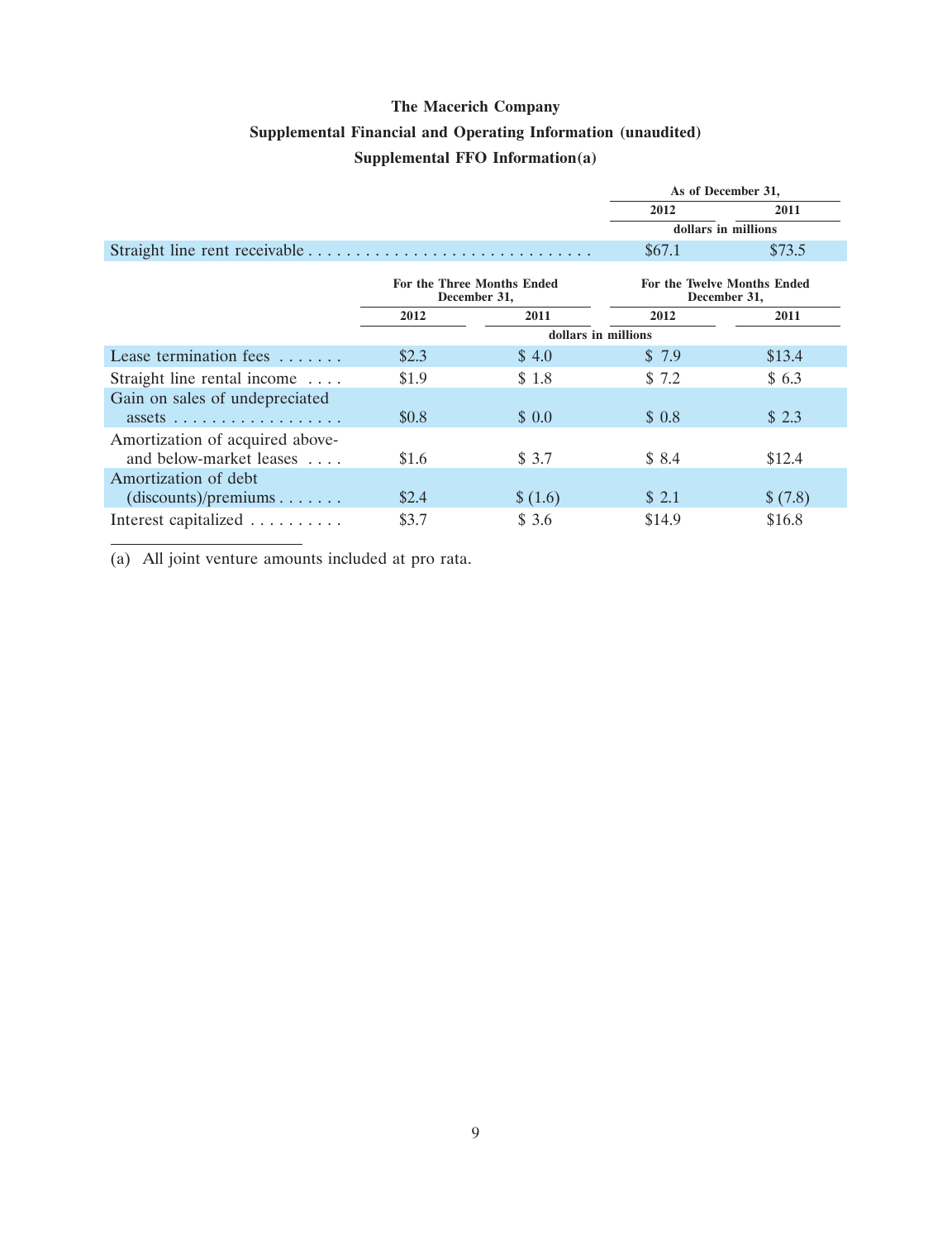### **Supplemental Financial and Operating Information (unaudited)**

### **Capital Expenditures**

|                                                           | <b>Year Ended</b><br>12/31/12 | <b>Year Ended</b><br>12/31/11 | <b>Year Ended</b><br>12/31/10 |  |  |
|-----------------------------------------------------------|-------------------------------|-------------------------------|-------------------------------|--|--|
|                                                           | dollars in millions           |                               |                               |  |  |
| <b>Consolidated Centers</b>                               |                               |                               |                               |  |  |
|                                                           | \$1,313.1                     | \$314.6                       | \$12.9                        |  |  |
| Development, redevelopment, expansions and renovations of |                               |                               |                               |  |  |
|                                                           | 158.5                         | 88.8                          | 214.8                         |  |  |
|                                                           | 18.1                          | 19.4                          | 22.0                          |  |  |
|                                                           | 23.5                          | 29.3                          | 24.5                          |  |  |
| Total                                                     | \$1,513.2                     | \$452.1                       | \$274.2                       |  |  |
| Unconsolidated Joint Venture Centers(a)                   |                               |                               |                               |  |  |
|                                                           | -S<br>5.1                     | \$143.4                       | S.<br>6.1                     |  |  |
| Development, redevelopment, expansions and renovations of |                               |                               |                               |  |  |
|                                                           | 79.6                          | 37.7                          | 42.3                          |  |  |
|                                                           | 6.4                           | 8.4                           | 8.1                           |  |  |
|                                                           | 4.2                           | 4.9                           | 4.7                           |  |  |
| <b>Total</b>                                              | 95.3                          | \$194.4                       | \$61.2                        |  |  |

(a) All joint venture amounts at pro rata.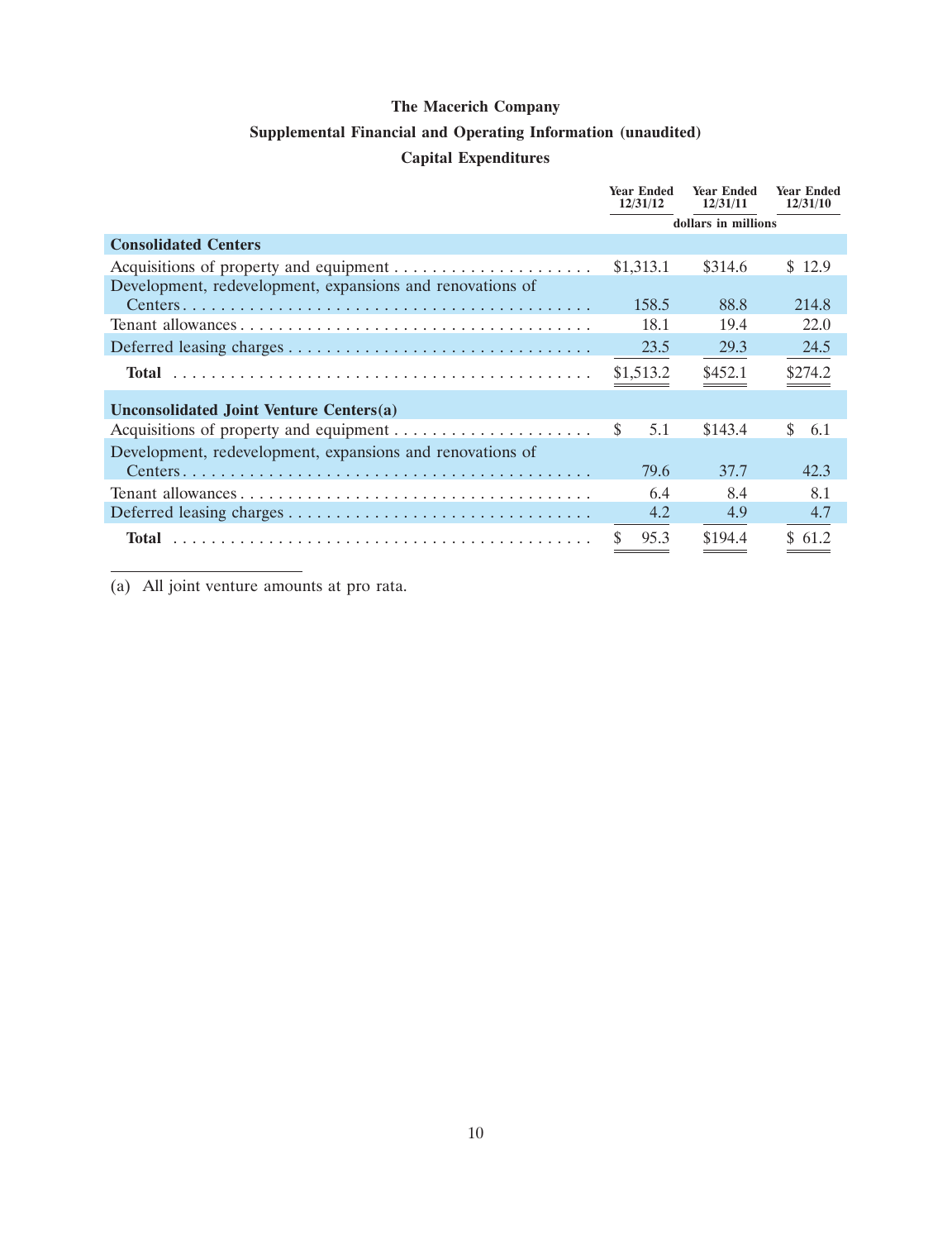# **Supplemental Financial and Operating Information (unaudited)**

#### **Sales Per Square Foot(a)**

|                 | <b>Consolidated</b><br>Centers(b) | <b>Unconsolidated</b><br>Joint Venture<br>Centers(b) | <b>Total</b><br><b>Centers</b> |
|-----------------|-----------------------------------|------------------------------------------------------|--------------------------------|
| $12/31/2012$    | \$463                             | \$629                                                | \$517                          |
| $12/31/2011$    | \$417                             | \$597                                                | \$489                          |
| $12/31/2010(c)$ | \$392                             | \$468                                                | \$433                          |

(a) Sales are based on reports by retailers leasing mall and freestanding stores for the trailing 12 months for tenants which have occupied such stores for a minimum of 12 months. Sales per square foot are based on tenants 10,000 square feet and under for regional shopping centers. Sales per square foot exclude Centers under development and redevelopment.

(b) The SDG Acquisition Properties are included in Consolidated Centers at December 31, 2012 and December 31, 2011. These Centers are included in Unconsolidated Joint Venture Centers at December 31, 2010.

(c) The sales per square foot for the twelve months ended December 31, 2010 exclude Santa Monica Place which opened in August 2010.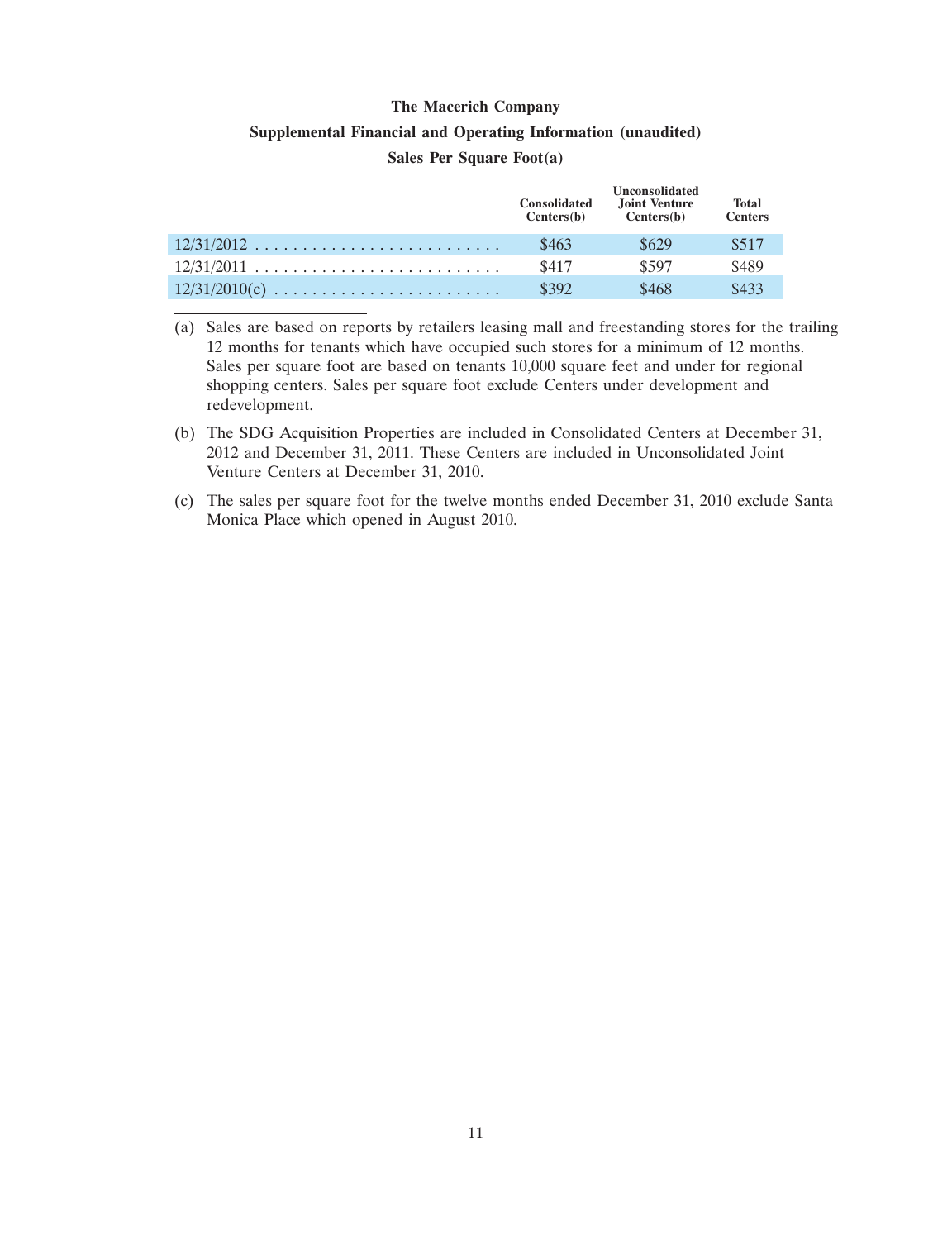### **Sales per square foot by Property Ranking (Unaudited)**

| Count          | <b>Properties</b>                                       | Occupancy % Sales PSF Sales PSF Sales PSF Sales PSF<br>12/31/2012 | (a)                             | 12/31/2012 12/31/2011 12/31/2010 12/31/2009<br>(a) | (a)            | (a)            | % of Portfolio<br>Forecast 2013<br>Pro Rata NOI<br>(b) | <b>In-Place</b><br><b>Debt</b><br>@ Pro Rata<br>$$$ in<br>thousands)<br>12/31/2012 |
|----------------|---------------------------------------------------------|-------------------------------------------------------------------|---------------------------------|----------------------------------------------------|----------------|----------------|--------------------------------------------------------|------------------------------------------------------------------------------------|
|                | Group 1: Top 10                                         |                                                                   |                                 |                                                    |                |                |                                                        |                                                                                    |
| $\mathbf{1}$   | Queens Center                                           | 97.3%                                                             | \$1,004                         | \$942                                              | \$902          | \$858          |                                                        | 306,000                                                                            |
| $\overline{2}$ | Washington Square                                       | 93.3%                                                             | \$909                           | \$721                                              | \$689          | \$592          |                                                        | 120,794                                                                            |
| 3              | <b>Biltmore Fashion Park</b>                            | 87.6%                                                             | $\overline{\mathsf{s}}$<br>903  | \$846                                              | \$778          | \$728          |                                                        | 29.259                                                                             |
| $\overline{4}$ | Corte Madera, Village at                                | 98.3%                                                             | 882<br>\$                       | \$904                                              | \$777          | \$631          |                                                        | 38,776                                                                             |
| 5              | <b>Tysons Corner Center</b>                             | 97.5%                                                             | \$<br>820                       | \$748                                              | \$689          | \$645          |                                                        | 151,453                                                                            |
| 6              | North Bridge, The Shops at                              | 90.1%                                                             | 805<br>\$                       | \$812                                              | \$796          | \$740          |                                                        | 98,860                                                                             |
| $\overline{7}$ | Santa Monica Place                                      | 94.3%                                                             | \$<br>723                       | \$678                                              | n/a            | n/a            |                                                        | 240,000                                                                            |
| 8              | Los Cerritos Center                                     | 97.2%                                                             | \$<br>682                       | \$657                                              | \$451          | \$448          |                                                        | 99,774                                                                             |
| 9              | Kings Plaza(c)                                          | 96.4%                                                             | \$680                           | n/a                                                | n/a            | n/a            |                                                        | 354,000                                                                            |
| 10             | Tucson La Encantada                                     | 90.3%                                                             | \$<br>673                       | \$660                                              | \$619          | \$535          |                                                        | 74,185                                                                             |
|                | Total Top 10:                                           | 95.1%                                                             | \$813                           | \$763                                              | \$696          | \$637          | 23.7%                                                  | 1,513,101                                                                          |
|                | Group 2: Top 11-20                                      |                                                                   |                                 |                                                    |                |                |                                                        |                                                                                    |
| 11             | Broadway Plaza                                          | 97.6%                                                             | \$657                           | \$627                                              | \$629          | \$606          |                                                        | 70.661                                                                             |
| 12             | Kierland Commons(d)                                     | 95.1%                                                             | \$<br>641                       | \$653                                              | \$625          | \$599          |                                                        | 35,072                                                                             |
| 13             | Arrowhead Towne Center                                  | 98.1%                                                             | \$<br>635                       | \$613                                              | \$578          | \$531          |                                                        | 243,176                                                                            |
| 14             | Fresno Fashion Fair                                     | 97.0%                                                             | 630<br>\$                       | \$612                                              | \$556          | \$527          |                                                        | 161,203                                                                            |
| 15             | Freehold Raceway Mall                                   | 95.1%<br>96.9%                                                    | \$<br>623<br>\$<br>623          | \$584                                              | \$517          | \$450          |                                                        | 116,683                                                                            |
| 16             | Danbury Fair Mall                                       | 95.1%                                                             |                                 | \$589                                              | \$573          | \$519          |                                                        | 239,646                                                                            |
| 17<br>18       | Scottsdale Fashion Square<br><b>Twenty Ninth Street</b> | 95.8%                                                             | \$603<br>\$<br>588              | \$590<br>\$553                                     | \$556<br>\$464 | \$552<br>\$389 |                                                        | 275,000<br>107,000                                                                 |
| 19             | Vintage Faire Mall                                      | 99.1%                                                             | \$<br>578                       | \$567                                              | \$512          | \$494          |                                                        | 135,000                                                                            |
| 20             | Fashion Outlets of Niagara Falls USA                    | 94.5%                                                             | \$<br>571                       | \$546                                              | n/a            | n/a            |                                                        | 126,584                                                                            |
|                | <b>Total Top 11-20:</b>                                 | 96.1%                                                             | \$<br>611                       | \$589                                              | \$550          | \$510          | 23.2%                                                  | 1,510,025                                                                          |
|                | Group 3: Top 21-30                                      |                                                                   |                                 |                                                    |                |                |                                                        |                                                                                    |
| 21             | Chandler Fashion Center                                 | 96.7%                                                             | \$564                           | \$513                                              | \$476          | \$455          |                                                        | 100,200                                                                            |
| 22             | <b>FlatIron Crossing</b>                                | 89.4%                                                             | \$548                           | \$480                                              | \$448          | \$403          |                                                        | 173,561                                                                            |
| 23             | Green Acres Mall(e)                                     | n/a                                                               | \$<br>535                       | n/a                                                | n/a            | n/a            |                                                        |                                                                                    |
| 24             | <b>West Acres</b>                                       | 97.1%                                                             | \$<br>535                       | \$488                                              | \$461          | \$457          |                                                        | 11,671                                                                             |
| 25<br>26       | Oaks, The                                               | 94.4%<br>99.4%                                                    | \$<br>505<br>\$<br>500          | \$489<br>\$454                                     | \$458<br>\$429 | \$425<br>\$405 |                                                        | 218,119<br>55,541                                                                  |
| 27             | Stonewood Center<br>Deptford Mall                       | 99.3%                                                             | 497<br>\$                       | \$473                                              | \$482          | \$492          |                                                        | 219,800                                                                            |
| 28             | Valley River Center                                     | 95.6%                                                             | 496<br>\$                       | \$483                                              | \$421          | \$402          |                                                        | 120,000                                                                            |
| 29             | SanTan Village Regional Center                          | 96.4%                                                             | $\overline{\mathcal{S}}$<br>477 | \$426                                              | \$369          | \$319          |                                                        | 117,222                                                                            |
| 30             | South Plains Mall                                       | 90.2%                                                             | \$<br>469                       | \$449                                              | \$415          | \$382          |                                                        | 101,340                                                                            |
|                | <b>Total Top 21-30:</b>                                 | 94.8%                                                             | \$<br>514                       | \$476                                              | \$443          | \$415          | 20.3%                                                  | 1,117,454                                                                          |
|                | Group 4: Top 31-40                                      |                                                                   |                                 |                                                    |                |                |                                                        |                                                                                    |
| 31             | Victor Valley, Mall of                                  | 93.7%                                                             | \$<br>460                       | \$428                                              | \$395          | \$402          |                                                        | 90,000                                                                             |
| 32             | <b>Rimrock Mall</b>                                     | 92.0%                                                             | \$ 424                          | \$410                                              | \$369          | \$346          |                                                        |                                                                                    |
| 33             | Pacific View                                            | 96.9%                                                             | \$419                           | \$407                                              | \$376          | \$360          |                                                        | 138,367                                                                            |
| 34             | Lakewood Center                                         | 93.7%                                                             | 412<br>\$                       | \$398                                              | \$377          | \$389          |                                                        | 127,500                                                                            |
| 35             | <b>Eastland Mall</b>                                    | 99.5%                                                             | $\overline{\mathcal{S}}$<br>401 | \$379                                              | \$369          | \$360          |                                                        | 168,000                                                                            |
| 36             | Green Tree Mall                                         | 91.2%                                                             | \$<br>400                       | \$377                                              | \$364          | \$332          |                                                        |                                                                                    |
| 37             | <b>Inland Center</b>                                    | 94.3%                                                             | $\overline{\mathbb{S}}$<br>399  | \$374                                              | \$345          | \$370          |                                                        | 25,000                                                                             |
| 38             | La Cumbre Plaza                                         | 79.7%                                                             | 391<br>\$                       | \$375                                              | \$383          | \$364          |                                                        |                                                                                    |
| 39             | Northgate Mall                                          | 95.9%                                                             | \$<br>387                       | \$390                                              | \$408          | n/a            |                                                        | 64,000                                                                             |
| 40             | Kitsap Mall(f)                                          | 92.4%                                                             | 383<br>\$                       | \$375                                              | \$383          | \$360          |                                                        | 23,339                                                                             |
|                | <b>Total 31-40:</b>                                     | 93.9%                                                             | \$<br>408                       | \$392                                              | \$375          | \$368          | 10.7%                                                  | 636,206                                                                            |
|                | <b>Total Top 40:</b>                                    | 95.1%                                                             | 594<br>$\mathbf{s}$             | \$558                                              | \$512          | \$482          | 77.9%                                                  | 4,776,786                                                                          |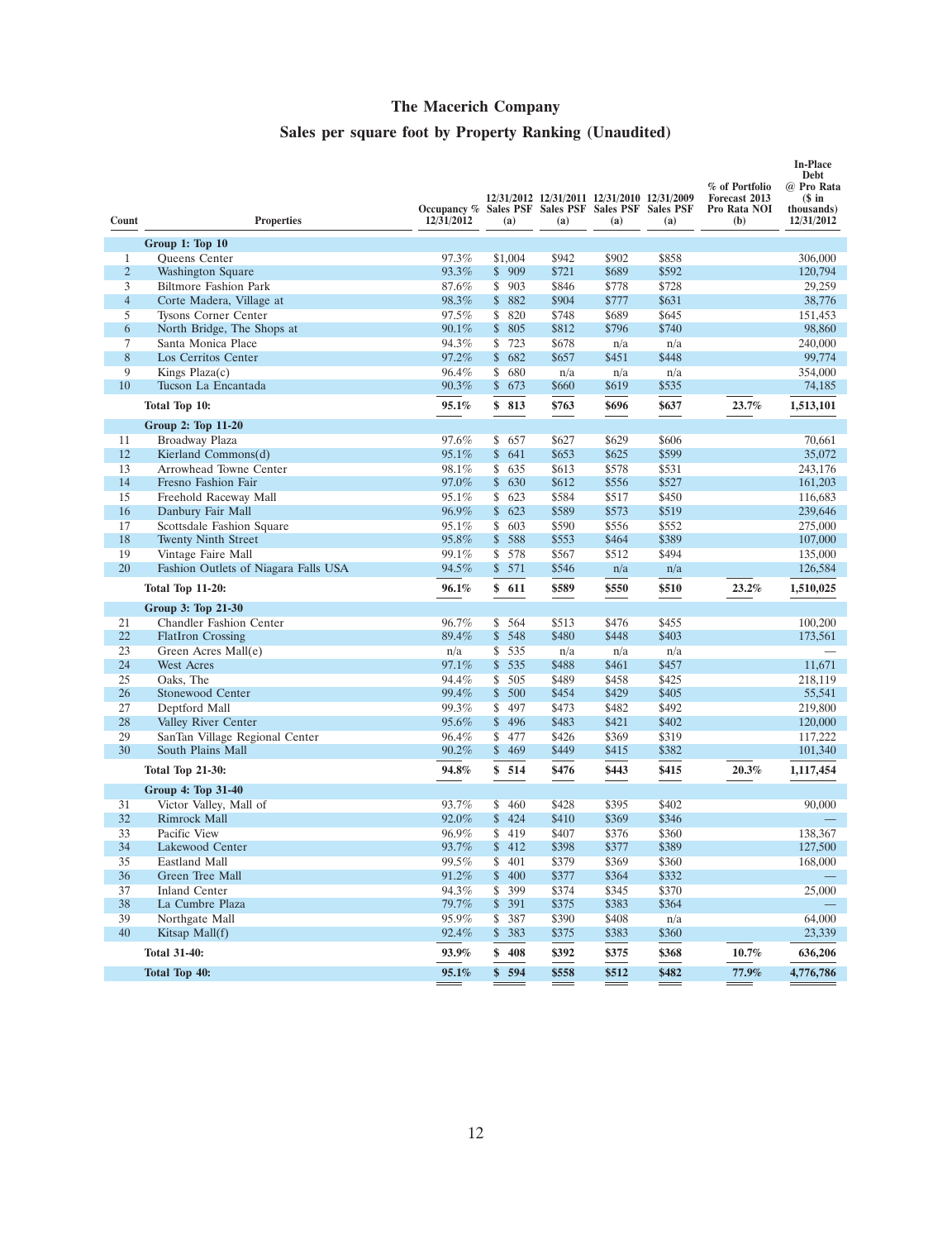| Count | <b>Properties</b>                               | Occupancy % Sales PSF Sales PSF Sales PSF Sales PSF<br>12/31/2012 | (a)       | 12/31/2012 12/31/2011 12/31/2010 12/31/2009<br>(a) | (a)   | (a)   | % of Portfolio<br>Forecast 2013<br>Pro Rata NOI<br>(b) | Debt<br>@ Pro Rata<br>$$$ in<br>thousands)<br>12/31/2012 |
|-------|-------------------------------------------------|-------------------------------------------------------------------|-----------|----------------------------------------------------|-------|-------|--------------------------------------------------------|----------------------------------------------------------|
|       | Group 5: Top 41-50                              |                                                                   |           |                                                    |       |       |                                                        |                                                          |
| 41    | South Towne Center                              | 88.7%                                                             | \$374     | \$366                                              | \$351 | \$352 |                                                        | 85,247                                                   |
| 42    | <b>Westside Pavilion</b>                        | 95.8%                                                             | \$<br>362 | \$386                                              | \$400 | \$410 |                                                        | 154,608                                                  |
| 43    | Chesterfield Towne Center                       | 91.9%                                                             | 361<br>\$ | \$348                                              | \$326 | \$308 |                                                        | 110,000                                                  |
| 44    | Northridge Mall                                 | 97.2%                                                             | \$<br>342 | \$340                                              | \$306 | \$302 |                                                        |                                                          |
| 45    | <b>Superstition Springs Center</b>              | 92.3%                                                             | \$334     | \$325                                              | \$304 | \$303 |                                                        | 45,000                                                   |
| 46    | Ridgmar                                         | 84.6%                                                             | 332<br>\$ | \$309                                              | \$282 | \$278 |                                                        | 26,000                                                   |
| 47    | Capitola Mall                                   | 84.8%                                                             | \$327     | \$303                                              | \$301 | \$303 |                                                        |                                                          |
| 48    | <b>Towne Mall</b>                               | 88.4%                                                             | \$320     | \$309                                              | \$330 | \$318 |                                                        | 23,369                                                   |
| 49    | Wilton Mall                                     | 95.7%                                                             | \$<br>313 | \$294                                              | \$283 | \$281 |                                                        | 40,000                                                   |
| 50    | Salisbury, Centre at                            | 96.3%                                                             | \$311     | \$316                                              | \$303 | \$303 |                                                        | 115,000                                                  |
|       | <b>Total Top 41-50:</b>                         | 92.0%                                                             | \$341     | \$334                                              | \$319 | \$315 | 10.8%                                                  | 599,224                                                  |
|       | Group 6: 51-62                                  |                                                                   |           |                                                    |       |       |                                                        |                                                          |
| 51    | NorthPark Mall                                  | 89.0%                                                             | \$310     | \$306                                              | \$298 | \$280 |                                                        |                                                          |
| 52    | Cascade Mall(f)                                 | 92.8%                                                             | \$299     | \$286                                              | \$279 | \$301 |                                                        | 11,498                                                   |
| 53    | <b>Flagstaff Mall</b>                           | 89.7%                                                             | \$<br>296 | \$289                                              | \$277 | \$285 |                                                        | 37,000                                                   |
| 54    | Paradise Valley Mall                            | 88.2%                                                             | \$287     | \$289                                              | \$272 | \$267 |                                                        | 81,000                                                   |
| 55    | Somersville Towne Center                        | 84.7%                                                             | \$<br>287 | \$273                                              | \$251 | \$241 |                                                        |                                                          |
| 56    | Valley Mall                                     | 94.0%                                                             | \$<br>266 | \$266                                              | \$265 | \$255 |                                                        | 42,891                                                   |
| 57    | Desert Sky Mall                                 | 96.2%                                                             | \$<br>263 | \$273                                              | \$239 | \$246 |                                                        |                                                          |
| 58    | <b>Great Northern Mall</b>                      | 93.3%                                                             | \$<br>263 | \$268                                              | \$265 | \$275 |                                                        | 36,395                                                   |
| 59    | SouthPark Mall                                  | 86.9%                                                             | 248<br>\$ | \$227                                              | \$219 | \$216 |                                                        |                                                          |
| 60    | Fiesta Mall                                     | 86.1%                                                             | \$<br>235 | \$230                                              | \$226 | \$232 |                                                        | 84,000                                                   |
| 61    | Lake Square Mall                                | 86.4%                                                             | 232<br>\$ | \$207                                              | \$222 | \$217 |                                                        |                                                          |
| 62    | Rotterdam Square                                | 86.1%                                                             | \$<br>232 | \$231                                              | \$233 | \$233 |                                                        |                                                          |
|       | Group 6: 51-62                                  | 89.6%                                                             | \$<br>271 | \$265                                              | \$256 | \$254 | 6.5%                                                   | 292,784                                                  |
|       | <b>Regional Shopping Centers(g)</b>             | 93.8%                                                             | 517<br>\$ | \$487                                              | \$446 | \$423 | 95.2%                                                  | 5,668,794                                                |
|       | <b>Community/Power Centers</b>                  |                                                                   |           |                                                    |       |       |                                                        |                                                          |
| 63    | <b>Boulevard Shops</b>                          | 99.2%                                                             | \$429     | \$422                                              | \$388 | \$373 |                                                        | 10,327                                                   |
| 64    | Camelback Colonnade                             | 97.7%                                                             | \$<br>351 | \$340                                              | \$319 | \$290 |                                                        | 35,250                                                   |
| 65    | Flagstaff Mall, The Marketplace at              | $100.0\%$                                                         | n/a       | n/a                                                | n/a   | n/a   |                                                        |                                                          |
| 66    | Panorama Mall                                   | 92.8%                                                             | \$349     | \$313                                              | \$308 | \$300 |                                                        |                                                          |
| 67    | Promenade at Casa Grande                        | 95.9%                                                             | \$<br>193 | \$197                                              | \$182 | \$179 |                                                        | 37,801                                                   |
| 68    | Redmond Town Center(f)                          | 89.2%                                                             | \$<br>361 | \$356                                              | \$349 | \$330 |                                                        | 23,813                                                   |
| 69    | Estrella Falls, The Market at                   | 95.5%                                                             | n/a       | n/a                                                | n/a   | n/a   |                                                        | 13,305                                                   |
|       | <b>Total Community/Power Centers:</b>           | 94.9%                                                             | \$<br>335 | \$326                                              | \$312 | \$299 | 3.3%                                                   | 120,496                                                  |
|       | <b>Development/Redevelopment Centers</b>        |                                                                   |           |                                                    |       |       |                                                        |                                                          |
| 70    | Atlas Park, The Shops at                        | n/a                                                               | n/a       | n/a                                                | n/a   | n/a   |                                                        |                                                          |
| 71    | SouthRidge Mall                                 | n/a                                                               | n/a       | n/a                                                | n/a   | n/a   |                                                        |                                                          |
|       | <b>Total Development/Redevelopment Centers:</b> | n/a                                                               | n/a       | n/a                                                | n/a   | n/a   | 0.2%                                                   |                                                          |
|       | <b>Other Non-mall Assets</b>                    |                                                                   |           |                                                    |       |       | 1.3%                                                   | 7,190                                                    |
|       | <b>Unsecured Debt</b>                           |                                                                   |           |                                                    |       |       |                                                        | 824,027                                                  |
|       | <b>GRAND TOTAL</b>                              | 93.9%                                                             |           |                                                    |       |       | 100.0%                                                 | 6,620,507                                                |
|       |                                                 |                                                                   |           |                                                    |       |       |                                                        |                                                          |

**In-Place**

(a) Sales are based on reports by retailers leasing mall and freestanding stores for the trailing 12 months for tenants which have occupied such stores for a minimum of 12 months. Sales per square foot are based on tenants 10,000 square feet and under.

(b) The percent of portfolio Net Operating Income (''NOI'') is based on the 2013 Forecast Pro Rata NOI which excludes the following items: straight-line rent, SFAS 141, termination fee income and bad debt expense. It also does not reflect REIT expenses and net Management Companies expense and the effect of any possible 2013 acquisitions or dispositions. See the Company's forward looking statements disclosure on page 1.

(c) The Company acquired Kings Plaza in December 2012. On January 3, 2013, the Company exercised an option to borrow an additional \$146 million on the loan.

(d) On January 2, 2013, the joint venture replaced the existing loans with a new \$135 million loan.

(e) The Company acquired Green Acres on January 24, 2013 and this property is included for informational purposes above. In-place debt on the property is \$325 million.

(f) The aggregate debt on these three properties represents the ''Pacific Premier Retail Trust'' debt on the Outstanding Debt by Maturity Table on page 27.

(g) Properties sold prior to December 31, 2012 are excluded in prior years above.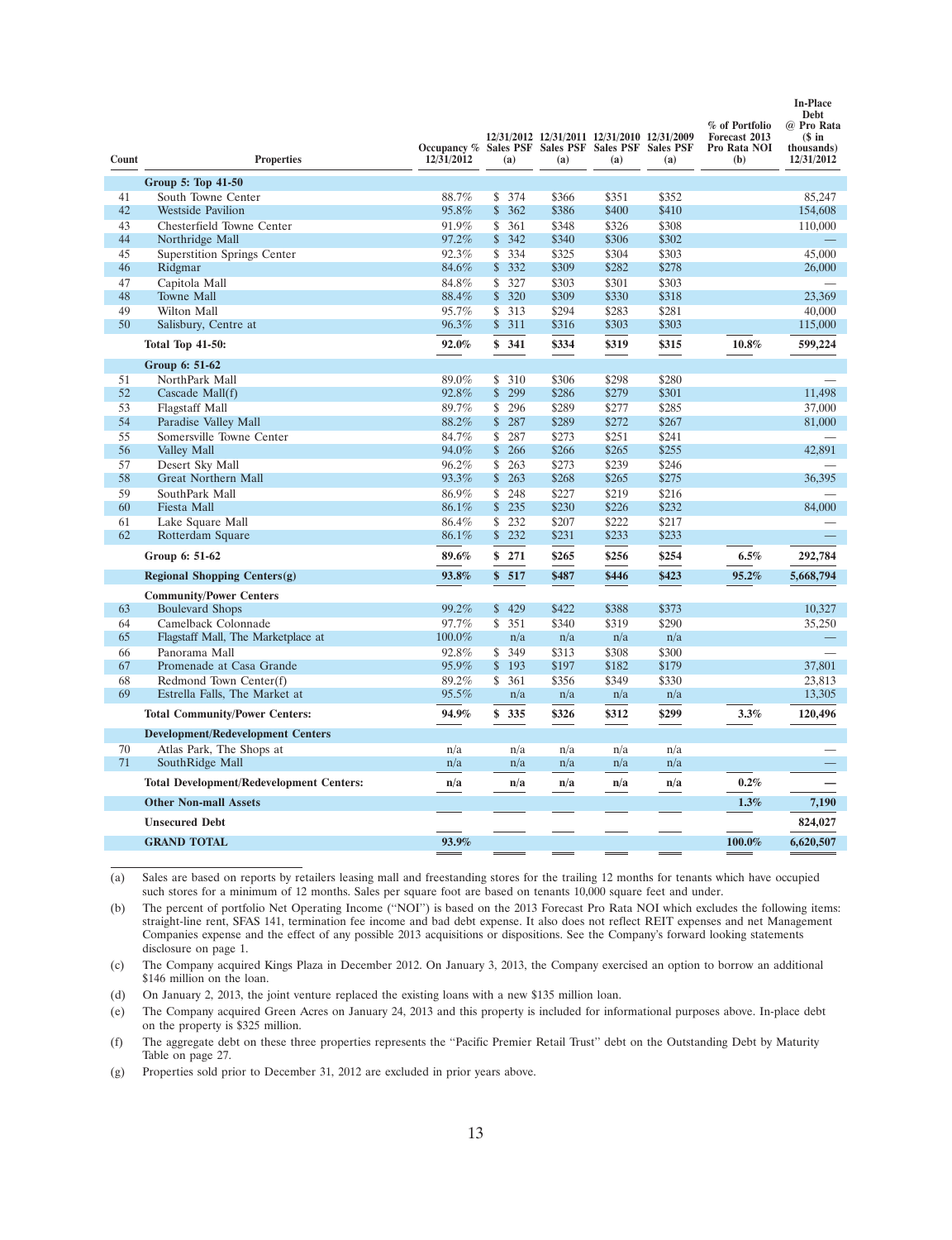#### **Supplemental Financial and Operating Information (unaudited)**

#### **Occupancy(a)**

| <b>Regional Shopping Centers:</b><br>Period Ended | <b>Consolidated</b><br>Centers(b)(c) | <b>Unconsolidated</b><br>Joint Venture<br>Centers(b) | <b>Total</b><br>Centers(c) |
|---------------------------------------------------|--------------------------------------|------------------------------------------------------|----------------------------|
| $12/31/2012$                                      | $93.5\%$                             | $94.5\%$                                             | 93.8%                      |
|                                                   | $92.8\%$                             | $92.4\%$                                             | $92.7\%$                   |
| $12/31/2010$                                      | 93.8%                                | $92.5\%$                                             | $931\%$                    |

(a) Occupancy is the percentage of Mall and Freestanding GLA leased as of the last day of the reporting period. Occupancy excludes Centers under development and redevelopment.

- (b) The SDG Acquisition Properties are included in Consolidated Centers at December 31, 2012 and December 31, 2011. These Centers are included in Unconsolidated Joint Venture Centers at December 31, 2010.
- (c) Occupancy of Valley View Center is excluded for all years above.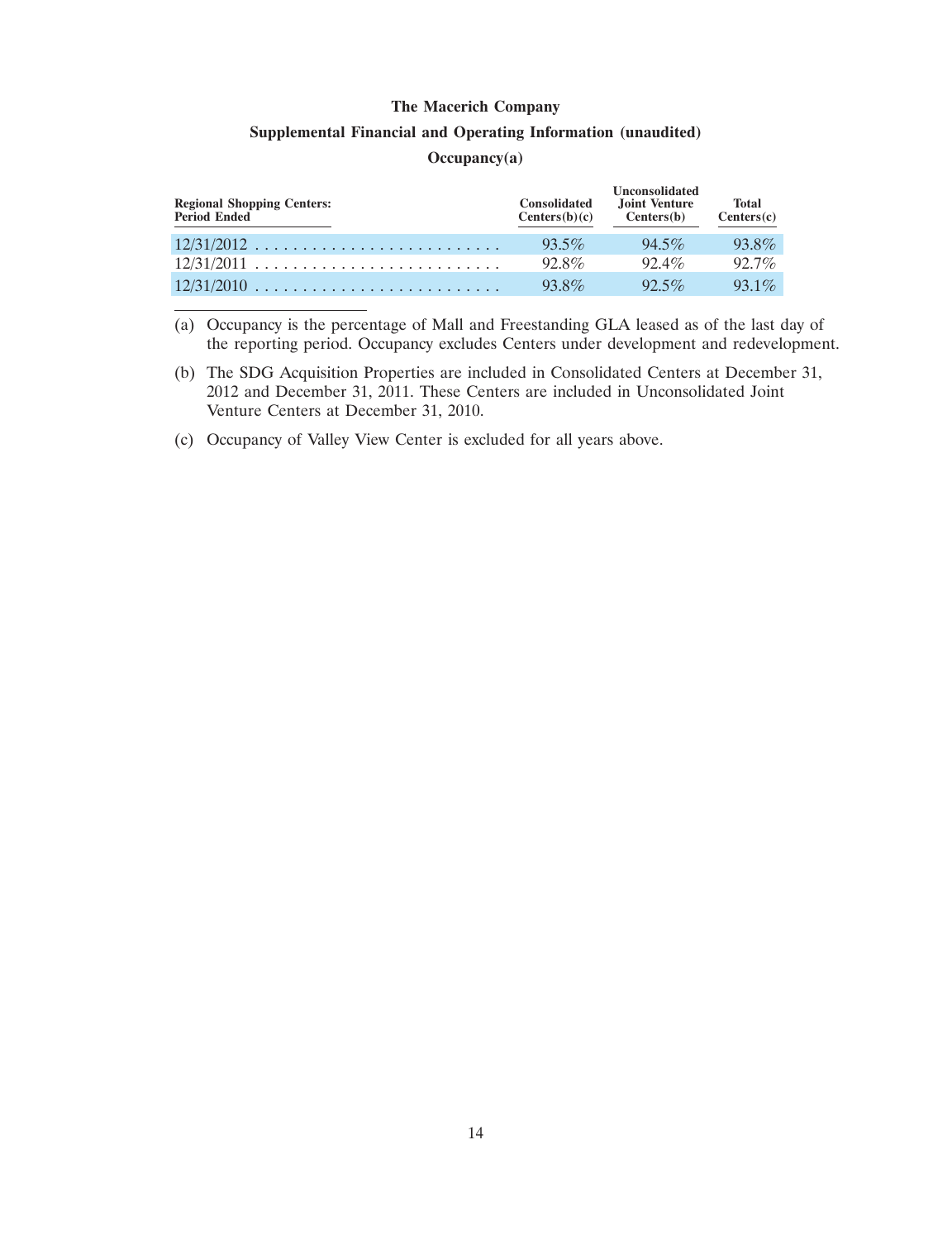#### **Supplemental Financial and Operating Information (unaudited)**

#### **Average Base Rent Per Square Foot(a)**

|                                                                     | <b>Average Base Rent</b><br>PSF(b) | <b>Average Base Rent</b><br><b>PSF</b> on Leases<br><b>Executed during the</b><br>trailing twelve<br>months ended $(c)$ | <b>Average Base Rent</b><br><b>PSF</b> on Leases<br>Expiring(d) |
|---------------------------------------------------------------------|------------------------------------|-------------------------------------------------------------------------------------------------------------------------|-----------------------------------------------------------------|
| <b>Consolidated Centers</b>                                         |                                    |                                                                                                                         |                                                                 |
| $12/31/2012(e)(f) \ldots \ldots \ldots \ldots \ldots \ldots \ldots$ | \$40.98                            | \$44.01                                                                                                                 | \$38.00                                                         |
| 12/31/2011(e)(f)                                                    | \$38.80                            | \$38.35                                                                                                                 | \$35.84                                                         |
|                                                                     | \$37.93                            | \$34.99                                                                                                                 | \$37.02                                                         |
| <b>Unconsolidated Joint Venture Centers</b>                         |                                    |                                                                                                                         |                                                                 |
| $12/31/2012$                                                        | \$55.64                            | \$55.72                                                                                                                 | \$48.74                                                         |
| $12/31/2011$                                                        | \$53.72                            | \$50.00                                                                                                                 | \$38.98                                                         |
|                                                                     | \$46.16                            | \$48.90                                                                                                                 | \$38.39                                                         |

(a) Average base rent per square foot is based on spaces 10,000 square feet and under. Centers under development and redevelopment are excluded.

- (b) Average base rent per square foot gives effect to the terms of each lease in effect, as of the applicable date, including any concessions, abatements and other adjustments or allowances that have been granted to the tenants.
- (c) The average base rent per square foot on leases executed during the period represents the actual rent to be paid during the first twelve months.
- (d) The average base rent per square foot on leases expiring during the period represents the final year minimum rent on a cash basis.
- (e) The SDG Acquisition Properties are included in Consolidated Centers at December 31, 2012 and December 31, 2011. These Centers are included in Unconsolidated Joint Venture Centers at December 31, 2010.
- (f) The leases for Valley View Center are excluded for all periods above.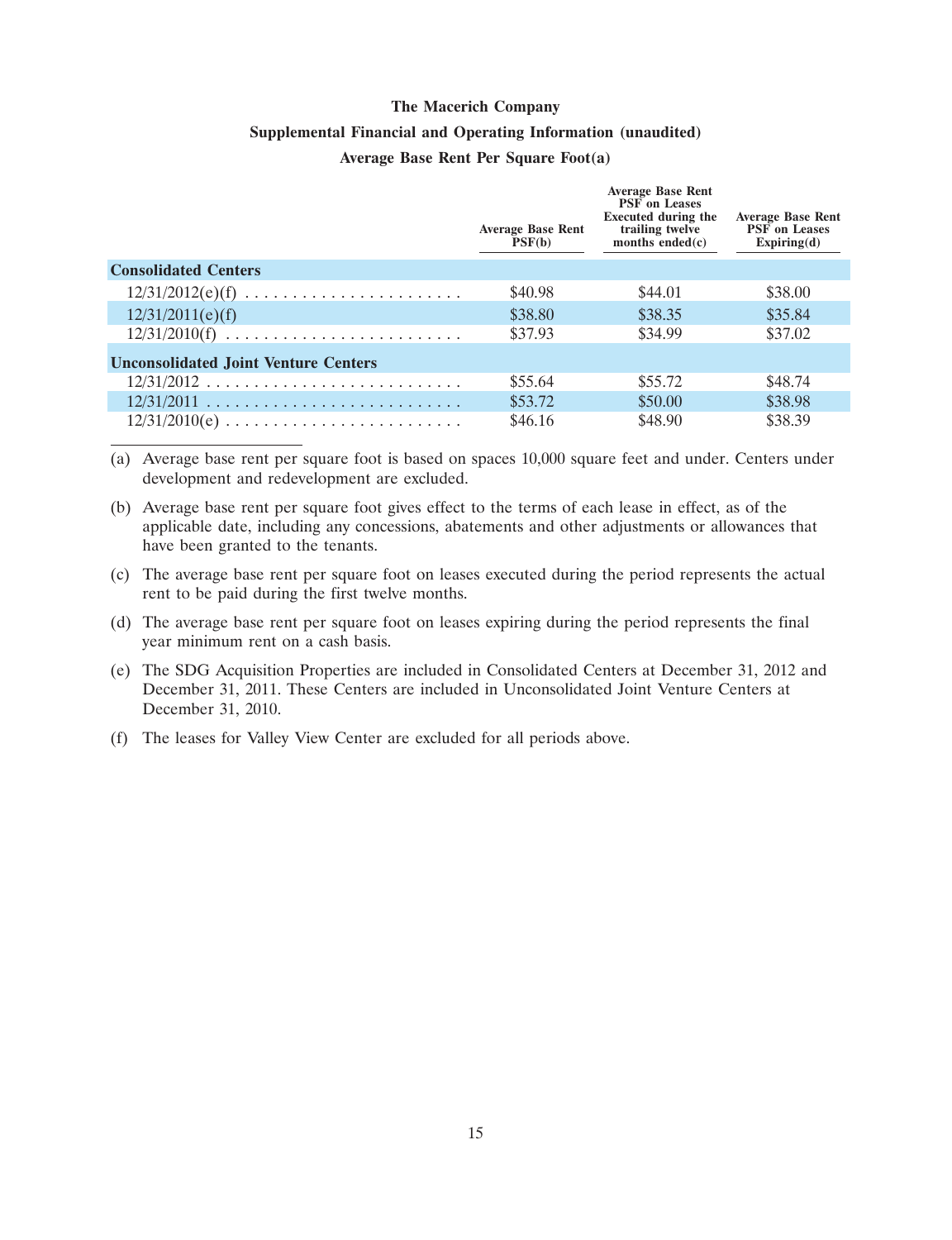#### **Supplemental Financial and Operating Information (unaudited)**

#### **Cost of Occupancy**

|                             | For Years Ended December 31, |          |            |  |
|-----------------------------|------------------------------|----------|------------|--|
|                             | 2012(a)(b)                   | 2011(a)  | 2010(a)(b) |  |
| <b>Consolidated Centers</b> |                              |          |            |  |
|                             | 8.1%                         | 8.2%     | 8.6%       |  |
|                             | $0.4\%$                      | $0.5\%$  | $0.4\%$    |  |
|                             | $4.2\%$                      | $4.1\%$  | $4.4\%$    |  |
|                             | $12.7\%$                     | $12.8\%$ | $13.4\%$   |  |

|                                             | For Years Ended December 31, |          |            |  |
|---------------------------------------------|------------------------------|----------|------------|--|
|                                             | 2012(a)(b)                   | 2011(a)  | 2010(a)(b) |  |
| <b>Unconsolidated Joint Venture Centers</b> |                              |          |            |  |
|                                             | 8.9%                         | $9.1\%$  | $9.1\%$    |  |
|                                             | $0.4\%$                      | $0.4\%$  | $0.4\%$    |  |
|                                             | $3.9\%$                      | $3.9\%$  | $4.0\%$    |  |
|                                             | $13.2\%$                     | $13.4\%$ | 13.5%      |  |

(a) The SDG Acquisition Properties are included as Consolidated Centers for the years ended December 31, 2012 and December 31, 2011. These Centers are included with Unconsolidated Joint Venture Centers for the year ended December 31, 2010.

(b) The cost of occupancy excludes Valley View Center in all periods above.

(c) Represents real estate tax and common area maintenance charges.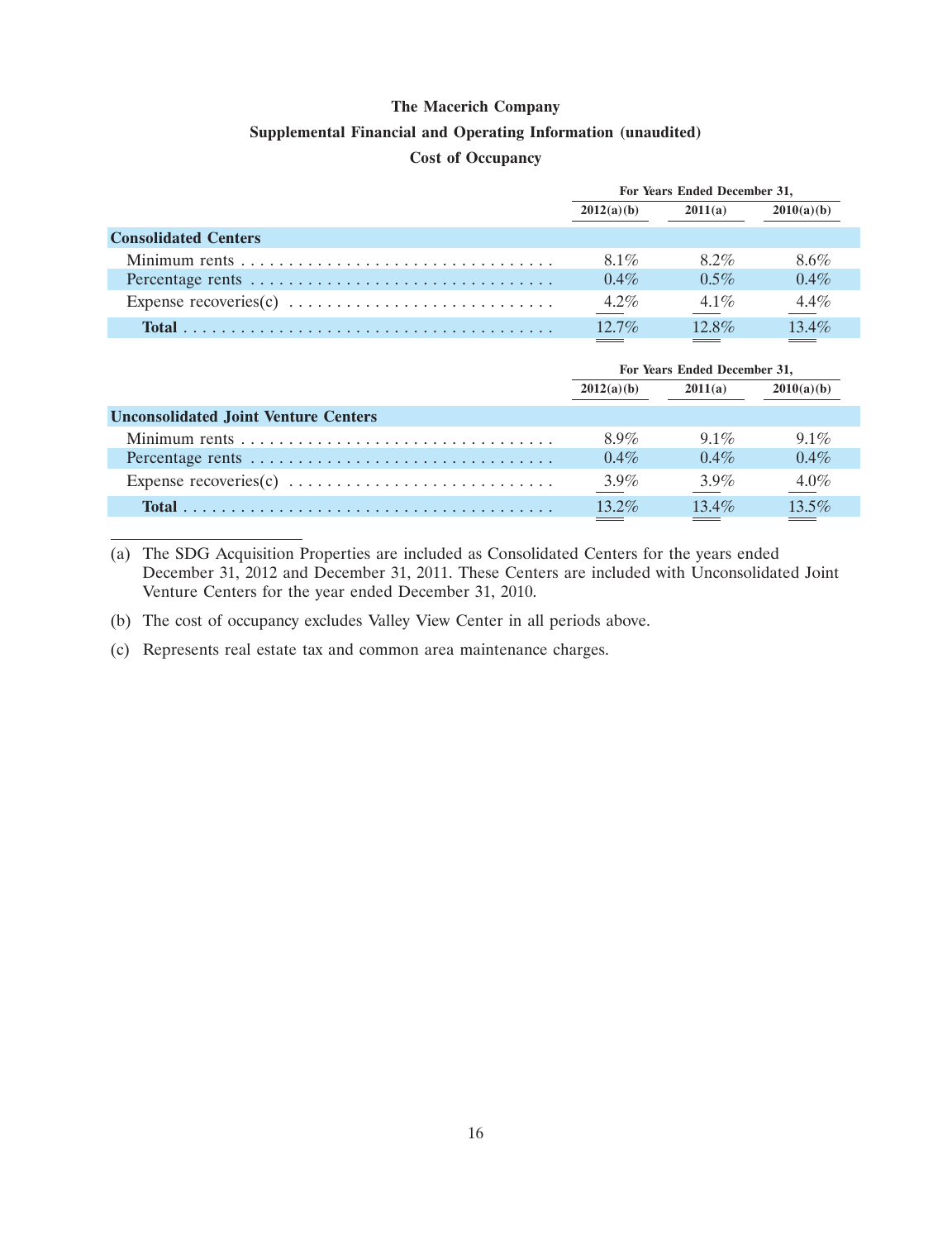### **The Macerich Company Percentage of Net Operating Income by State**

| <b>State</b> | % of Portfolio<br>Forecast 2013 Pro<br>Rata $NOI(a)$ |
|--------------|------------------------------------------------------|
|              | $27.2\%$                                             |
|              | 17.3%                                                |
|              | $14.7\%$                                             |
|              | $8.6\%$                                              |
|              | $7.4\%$                                              |
|              | 6.8%                                                 |
|              | $5.0\%$                                              |
|              | $3.5\%$                                              |
|              | $2.5\%$                                              |
|              | $2.1\%$                                              |
|              | $4.9\%$                                              |
|              | 100.0%                                               |

(a) The percent of portfolio NOI is based on the 2013 Forecast Pro Rata NOI which excludes the following items: straight-line rent, SFAS 141, termination fee income and bad debt expense. It also does not reflect REIT expenses and net Management Companies' expense and the effect of any possible 2013 acquisitions or dispositions. See the Company's forward looking statements disclosure on page 1.

(b) Other includes Florida, Kentucky, Maryland, Montana, New Mexico, North Dakota and Utah.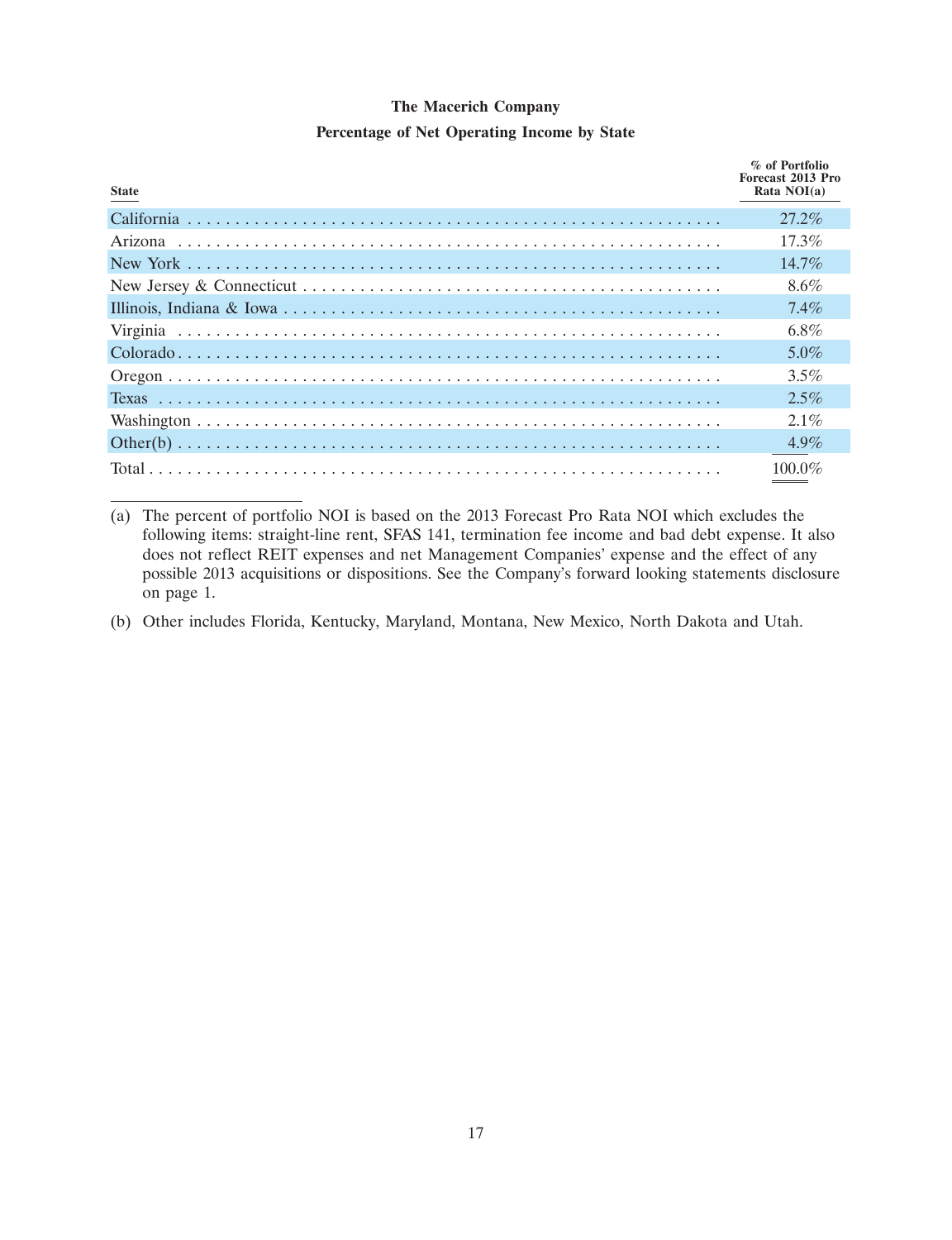The following table sets forth certain information regarding the Centers and other locations that are wholly owned or partly owned by the Company.

| Company's<br>Ownership $(1)$ | Name of<br><b>Center/Location</b>                               | Year of<br>Original<br>Construction/<br>Acquisition | Year of Most<br>Recent<br>Expansion/<br><b>Renovation</b> | <b>Total</b><br>GLA(2) |
|------------------------------|-----------------------------------------------------------------|-----------------------------------------------------|-----------------------------------------------------------|------------------------|
|                              | <b>CONSOLIDATED CENTERS:</b>                                    |                                                     |                                                           |                        |
| 100%                         | Arrowhead Towne Center(3)<br>Glendale, Arizona                  | 1993/2002                                           | 2004                                                      | 1,196,000              |
| 100%                         | Capitola Mall(4)<br>Capitola, California                        | 1977/1995                                           | 1988                                                      | 586,000                |
| 50.1%                        | <b>Chandler Fashion Center</b><br>Chandler, Arizona             | 2001/2002                                           |                                                           | 1,323,000              |
| $100\%$                      | Chesterfield Towne Center<br>Richmond, Virginia                 | 1975/1994                                           | 2000                                                      | 1,016,000              |
| 100%                         | Danbury Fair Mall<br>Danbury, Connecticut                       | 1986/2005                                           | 2010                                                      | 1,289,000              |
| 100%                         | Deptford Mall<br>Deptford, New Jersey                           | 1975/2006                                           | 1990                                                      | 1,040,000              |
| 100%                         | Desert Sky Mall<br>Phoenix, Arizona                             | 1981/2002                                           | 2007                                                      | 890,000                |
| $100\%$                      | Eastland Mall(4)<br>Evansville, Indiana                         | 1978/1998                                           | 1996                                                      | 1,042,000              |
| 100%                         | Fashion Outlets of Niagara Falls USA<br>Niagara Falls, New York | 1982/2011                                           | 2009                                                      | 530,000                |
| 100%                         | Fiesta Mall<br>Mesa, Arizona                                    | 1979/2004                                           | 2009                                                      | 933,000                |
| 100%                         | <b>Flagstaff Mall</b><br>Flagstaff, Arizona                     | 1979/2002                                           | 2007                                                      | 347,000                |
| $100\%$                      | FlatIron Crossing(5)<br>Broomfield, Colorado                    | 2000/2002                                           | 2009                                                      | 1,443,000              |
| 50.1%                        | Freehold Raceway Mall<br>Freehold, New Jersey                   | 1990/2005                                           | 2007                                                      | 1,675,000              |
| 100%                         | Fresno Fashion Fair<br>Fresno, California                       | 1970/1996                                           | 2006                                                      | 962,000                |
| 100%                         | Great Northern Mall<br>Clay, New York                           | 1988/2005                                           |                                                           | 894,000                |
| $100\%$                      | Green Tree Mall<br>Clarksville, Indiana                         | 1968/1975                                           | 2005                                                      | 793,000                |
| 100%                         | Kings Plaza<br>Brooklyn, New York                               | 1971/2012                                           | 2002                                                      | 1,198,000              |
| $100\%$                      | La Cumbre Plaza(4)<br>Santa Barbara, California                 | 1967/2004                                           | 1989                                                      | 494,000                |
| 100%                         | Lake Square Mall<br>Leesburg, Florida                           | 1980/1998                                           | 1995                                                      | 559,000                |
| $100\%$                      | Northgate Mall<br>San Rafael, California                        | 1964/1986                                           | 2010                                                      | 721,000                |
| $100\%$                      | NorthPark Mall<br>Davenport, Iowa                               | 1973/1998                                           | 2001                                                      | 1,071,000              |
| $100\%$                      | Northridge Mall<br>Salinas, California                          | 1972/2003                                           | 1994                                                      | 890,000                |
| $100\%$                      | Oaks, The<br>Thousand Oaks, California                          | 1978/2002                                           | 2009                                                      | 1,136,000              |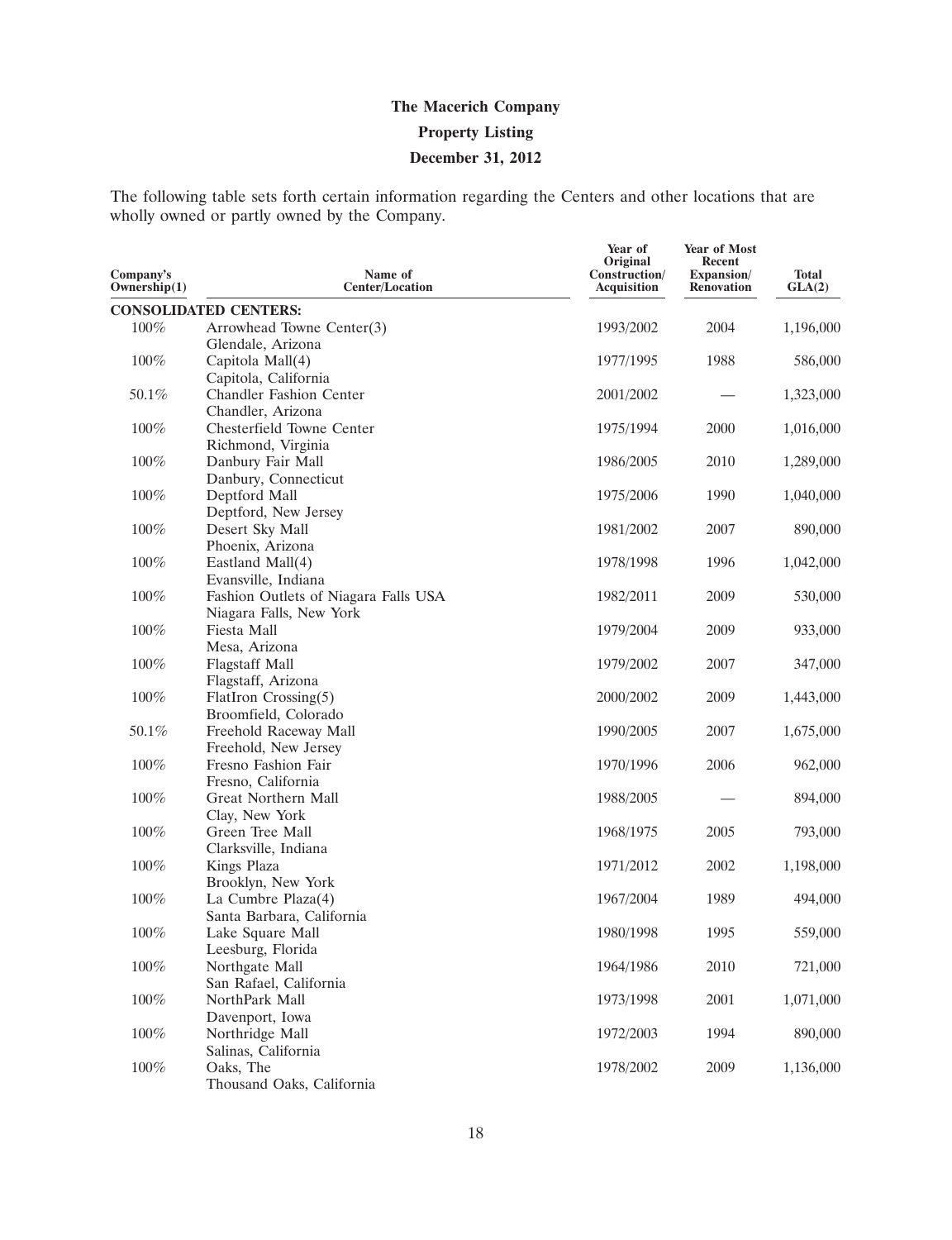| Company's<br>Ownership(1) | Name of<br><b>Center/Location</b>                        | Year of<br>Original<br>Construction/<br><b>Acquisition</b> | Year of Most<br>Recent<br>Expansion/<br><b>Renovation</b> | Total<br>GLA(2) |
|---------------------------|----------------------------------------------------------|------------------------------------------------------------|-----------------------------------------------------------|-----------------|
| 100%                      | Pacific View                                             | 1965/1996                                                  | 2001                                                      | 1,017,000       |
|                           | Ventura, California                                      |                                                            |                                                           |                 |
| 100%                      | Paradise Valley Mall                                     | 1979/2002                                                  | 2009                                                      | 1,146,000       |
|                           | Phoenix, Arizona                                         |                                                            |                                                           |                 |
| $100\%$                   | Rimrock Mall                                             | 1978/1996                                                  | 1999                                                      | 603,000         |
|                           | Billings, Montana                                        |                                                            |                                                           |                 |
| 100%                      | Rotterdam Square                                         | 1980/2005                                                  | 1990                                                      | 585,000         |
|                           | Schenectady, New York                                    |                                                            |                                                           |                 |
| 100%                      | Salisbury, Centre at                                     | 1990/1995                                                  | 2005                                                      | 862,000         |
|                           | Salisbury, Maryland                                      |                                                            |                                                           |                 |
| 100%                      | Santa Monica Place                                       | 1980/1999                                                  | 2010                                                      | 471,000         |
|                           | Santa Monica, California                                 |                                                            |                                                           |                 |
| 84.9%                     | SanTan Village Regional Center                           | 2007/                                                      | 2009                                                      | 991,000         |
| 100%                      | Gilbert, Arizona<br>Somersville Towne Center             | 1966/1986                                                  | 2004                                                      | 349,000         |
|                           | Antioch, California                                      |                                                            |                                                           |                 |
| 100%                      | SouthPark Mall                                           | 1974/1998                                                  | 1990                                                      | 1,010,000       |
|                           | Moline, Illinois                                         |                                                            |                                                           |                 |
| 100%                      | South Plains Mall                                        | 1972/1998                                                  | 1995                                                      | 1,131,000       |
|                           | Lubbock, Texas                                           |                                                            |                                                           |                 |
| 100%                      | South Towne Center                                       | 1987/1997                                                  | 1997                                                      | 1,276,000       |
|                           | Sandy, Utah                                              |                                                            |                                                           |                 |
| 100%                      | Towne Mall                                               | 1985/2005                                                  | 1989                                                      | 352,000         |
|                           | Elizabethtown, Kentucky                                  |                                                            |                                                           |                 |
| 100%                      | Tucson La Encantada                                      | 2002/2002                                                  | 2005                                                      | 242,000         |
|                           | Tucson, Arizona                                          |                                                            |                                                           |                 |
| 100%                      | Twenty Ninth Street(4)                                   | 1963/1979                                                  | 2007                                                      | 841,000         |
|                           | Boulder, Colorado                                        |                                                            |                                                           |                 |
| 100%                      | Valley Mall                                              | 1978/1998                                                  | 1992                                                      | 504,000         |
|                           | Harrisonburg, Virginia                                   |                                                            |                                                           |                 |
| 100%                      | Valley River Center                                      | 1969/2006                                                  | 2007                                                      | 899,000         |
|                           | Eugene, Oregon                                           |                                                            |                                                           |                 |
| 100%                      | Victor Valley, Mall of                                   | 1986/2004                                                  | 2012                                                      | 544,000         |
|                           | Victorville, California                                  |                                                            |                                                           |                 |
| 100%                      | Vintage Faire Mall<br>Modesto, California                | 1977/1996                                                  | 2008                                                      | 1,127,000       |
| 100%                      | <b>Westside Pavilion</b>                                 | 1985/1998                                                  | 2007                                                      | 754,000         |
|                           | Los Angeles, California                                  |                                                            |                                                           |                 |
| 100%                      | Wilton Mall                                              | 1990/2005                                                  | 1998                                                      | 736,000         |
|                           | Saratoga Springs, New York                               |                                                            |                                                           |                 |
|                           |                                                          |                                                            |                                                           |                 |
|                           | <b>Total Consolidated Centers</b>                        |                                                            |                                                           | 37,468,000      |
|                           | UNCONSOLIDATED JOINT VENTURE CENTERS (VARIOUS PARTNERS): |                                                            |                                                           |                 |
| 50%                       | <b>Biltmore Fashion Park</b>                             | 1963/2003                                                  | 2006                                                      | 529,000         |
|                           | Phoenix, Arizona                                         |                                                            |                                                           |                 |
| 50%                       | Broadway Plaza(4)                                        | 1951/1985                                                  | 1994                                                      | 775,000         |
|                           | Walnut Creek, California<br>Cascade Mall                 |                                                            |                                                           |                 |
| $51\%$                    |                                                          | 1989/1999                                                  | 1998                                                      | 595,000         |
| 50.1%                     | Burlington, Washington<br>Corte Madera, Village at       | 1985/1998                                                  | 2005                                                      | 440,000         |
|                           | Corte Madera, California                                 |                                                            |                                                           |                 |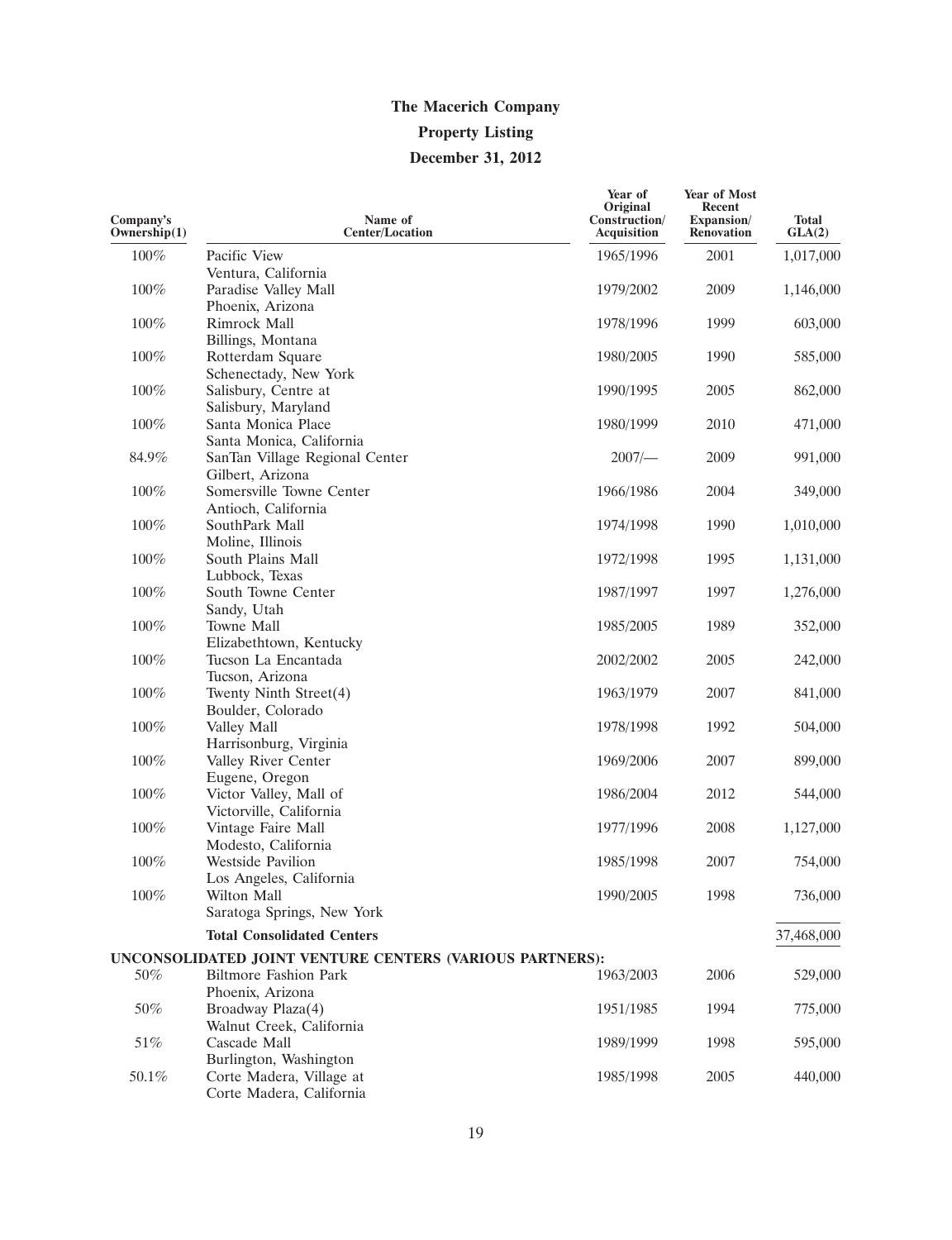| Company's<br>Ownership(1) | Name of<br><b>Center/Location</b>                                              | Year of<br>Original<br>Construction/<br>Acquisition | Year of Most<br>Recent<br>Expansion/<br><b>Renovation</b> | <b>Total</b><br>GLA(2) |
|---------------------------|--------------------------------------------------------------------------------|-----------------------------------------------------|-----------------------------------------------------------|------------------------|
| 50%                       | Inland Center $(4)$                                                            | 1966/2004                                           | 2004                                                      | 933,000                |
| 50%                       | San Bernardino, California<br><b>Kierland Commons</b><br>Scottsdale, Arizona   | 1999/2005                                           | 2003                                                      | 433,000                |
| 51%                       | Kitsap Mall<br>Silverdale, Washington                                          | 1985/1999                                           | 1997                                                      | 846,000                |
| 51%                       | Lakewood Center<br>Lakewood, California                                        | 1953/1975                                           | 2008                                                      | 2,079,000              |
| 51%                       | Los Cerritos Center<br>Cerritos, California                                    | 1971/1999                                           | 2010                                                      | 1,305,000              |
| 50%                       | North Bridge, The Shops at(4)<br>Chicago, Illinois                             | 1998/2008                                           |                                                           | 682,000                |
| 51%                       | Queens Center(4)<br>Queens, New York                                           | 1973/1995                                           | 2004                                                      | 967,000                |
| 50%                       | Ridgmar<br>Fort Worth, Texas                                                   | 1976/2005                                           | 2000                                                      | 1,273,000              |
| 50%                       | Scottsdale Fashion Square<br>Scottsdale, Arizona                               | 1961/2002                                           | 2009                                                      | 1,807,000              |
| 51%                       | Stonewood Center(4)<br>Downey, California                                      | 1953/1997                                           | 1991                                                      | 928,000                |
| 66.7%                     | Superstition Springs Center(4)<br>Mesa, Arizona                                | 1990/2002                                           | 2002                                                      | 1,207,000              |
| 50%                       | Tysons Corner Center(4)<br>McLean, Virginia                                    | 1968/2005                                           | 2005                                                      | 1,991,000              |
| 51%                       | <b>Washington Square</b><br>Portland, Oregon                                   | 1974/1999                                           | 2005                                                      | 1,454,000              |
| 19%                       | West Acres<br>Fargo, North Dakota                                              | 1972/1986                                           | 2001                                                      | 977,000                |
|                           | <b>Total Unconsolidated Joint</b><br><b>Venture Centers (Various Partners)</b> |                                                     |                                                           | 19,221,000             |
|                           | <b>Total Regional Shopping Centers</b>                                         |                                                     |                                                           | 56,689,000             |
| 50%                       | <b>COMMUNITY / POWER CENTERS:</b><br>Boulevard Shops(7)<br>Chandler, Arizona   | 2001/2002                                           | 2004                                                      | 185,000                |
| 73.2%                     | Camelback Colonnade(7)<br>Phoenix, Arizona                                     | 1961/2002                                           | 1994                                                      | 621,000                |
| 39.7%                     | Estrella Falls, The Market at(7)<br>Goodyear, Arizona                          | $2009$ /-                                           | 2009                                                      | 238,000                |
| $100\%$                   | Flagstaff Mall, The Marketplace $at(4)(6)$<br>Flagstaff, Arizona               | $2007$ /-                                           |                                                           | 268,000                |
| $100\%$                   | Panorama Mall(6)<br>Panorama, California                                       | 1955/1979                                           | 2005                                                      | 313,000                |
| 51.3%                     | Promenade at Casa Grande(6)<br>Casa Grande, Arizona                            | $2007$ /-                                           | 2009                                                      | 934,000                |
| $51\%$                    | Redmond Town Center $(4)(7)$<br>Redmond, Washington                            | 1997/1999                                           | 2004                                                      | 695,000                |
|                           | <b>Total Community / Power Centers</b>                                         |                                                     |                                                           | 3,254,000              |
|                           | Total before Centers under redevelopment and other assets                      |                                                     |                                                           | 59,943,000             |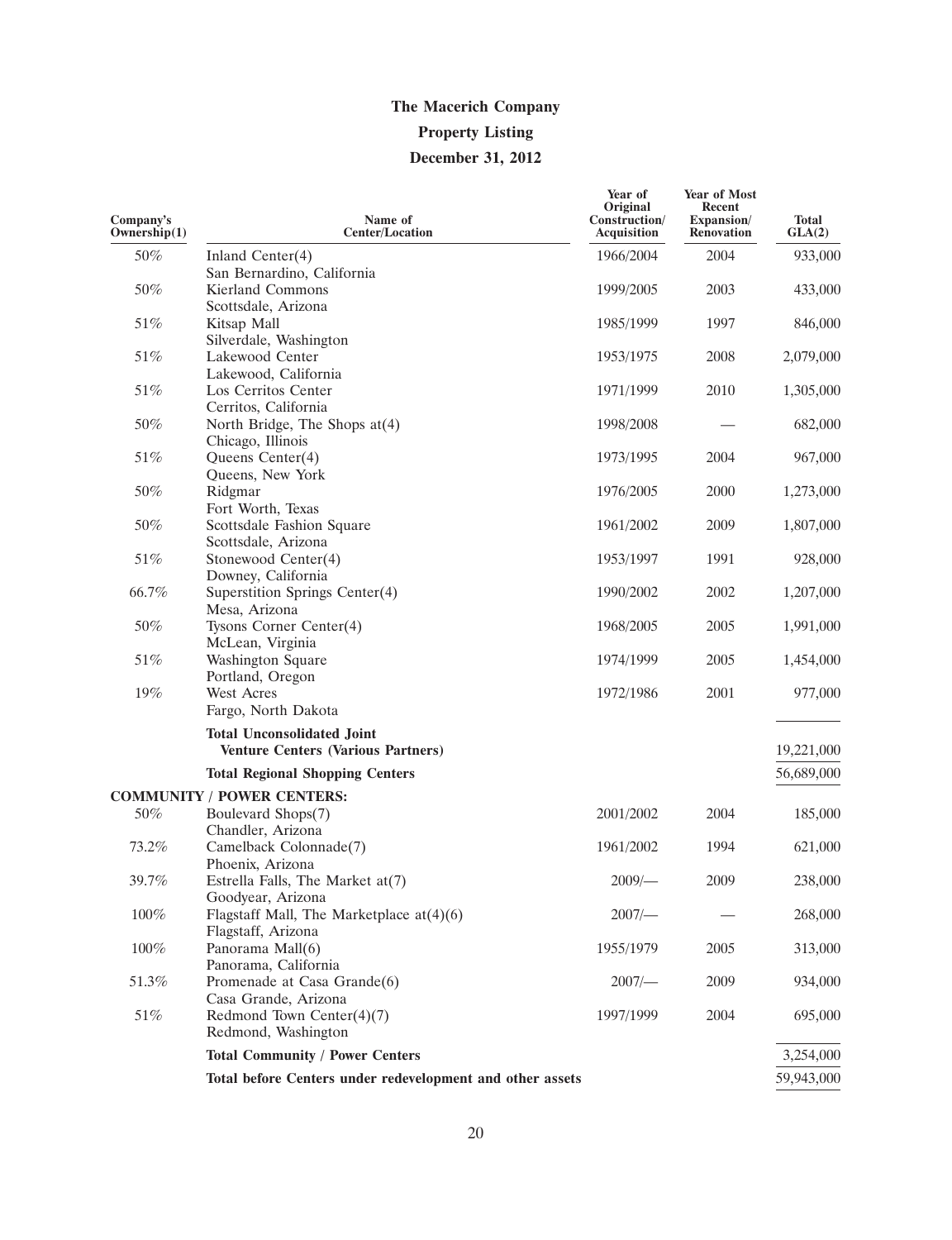#### **Property Listing**

#### **December 31, 2012**

| Company's<br>Ownership(1) | Name of<br><b>Center/Location</b>                      | Year of<br>Original<br>Construction/<br><b>Acquisition</b> | <b>Year of Most</b><br><b>Recent</b><br>Expansion/<br><b>Renovation</b> | <b>Total</b><br>GLA(2) |
|---------------------------|--------------------------------------------------------|------------------------------------------------------------|-------------------------------------------------------------------------|------------------------|
|                           | <b>COMMUNITY / POWER CENTERS UNDER REDEVELOPMENT:</b>  |                                                            |                                                                         |                        |
| 50%                       | Atlas Park, The Shops $at(7)$                          | 2006/2011                                                  |                                                                         | 377,000                |
|                           | Queens, New York                                       |                                                            |                                                                         |                        |
| 100%                      | SouthRidge Mall(6)<br>Des Moines, Iowa                 | 1975/1998                                                  | 1998                                                                    | 804,000                |
|                           | <b>Total Centers under Redevelopment</b>               |                                                            |                                                                         | 1,181,000              |
| <b>OTHER ASSETS:</b>      |                                                        |                                                            |                                                                         |                        |
| 100%                      | Various $(6)(8)$                                       |                                                            |                                                                         | 1,078,000              |
| 100%                      | 500 North Michigan Avenue(6)                           |                                                            |                                                                         | 327,000                |
| 100%                      | Chicago, Illinois<br>Paradise Village Ground Leases(6) |                                                            |                                                                         | 58,000                 |
|                           | Phoenix, Arizona                                       |                                                            |                                                                         |                        |
| 100%                      | Paradise Village Office Park $II(6)$                   |                                                            |                                                                         | 46,000                 |
|                           | Phoenix, Arizona                                       |                                                            |                                                                         |                        |
| 51%                       | Redmond Town Center-Office(7)                          |                                                            |                                                                         | 582,000                |
|                           | Redmond, Washington                                    |                                                            |                                                                         |                        |
| 50%                       | Scottsdale Fashion Square-Office(7)                    |                                                            |                                                                         | 123,000                |
|                           | Scottsdale, Arizona                                    |                                                            |                                                                         |                        |
| 50%                       | Tysons Corner Center-Office $(4)(7)$                   |                                                            |                                                                         | 163,000                |
| 30%                       | McLean, Virginia<br>Wilshire Boulevard(7)              |                                                            |                                                                         | 40,000                 |
|                           | Santa Monica, California                               |                                                            |                                                                         |                        |
|                           | <b>Total Other Assets</b>                              |                                                            |                                                                         | 2,417,000              |
|                           | Grand Total at December 31, 2012                       |                                                            |                                                                         | 63,541,000             |
|                           | 2013 ACQUISITION CENTER:                               |                                                            |                                                                         |                        |
| $100\%$                   | Green Acres Mall $(9)(4)$                              |                                                            |                                                                         | 1,800,000              |
|                           | Valley Stream, New York                                |                                                            |                                                                         |                        |
|                           | <b>Grand Total</b>                                     |                                                            |                                                                         | 65,341,000             |

(1) The Company's ownership interest in this table reflects its legal ownership interest. See Footnote (1) on page 23 regarding the legal versus economic ownership of joint venture entities.

(2) Includes GLA attributable to Anchors (whether owned or non-owned) and Mall and Freestanding Stores as of December 31, 2012.

(3) On October 26, 2012, the Company acquired the remaining 33.3% ownership interest in Arrowhead Towne Center resulting in 100% ownership.

- (4) Portions of the land on which the Center is situated are subject to one or more long-term ground leases. With respect to 57 Centers, the underlying land controlled by the Company is owned in fee entirely by the Company, or, in the case of jointly-owned Centers, by the joint venture property partnership or limited liability company.
- (5) On October 3, 2012, the Company acquired the remaining 75% interest in FlatIron Crossing resulting in 100% ownership.

(6) Included in Consolidated Centers.

- (7) Included in Unconsolidated Joint Venture Centers.
- (8) The Company owns a portfolio of 14 stores located at shopping centers not owned by the Company. Of these 14 stores, four have been leased to Forever 21, one has been leased to Kohl's, one has been leased to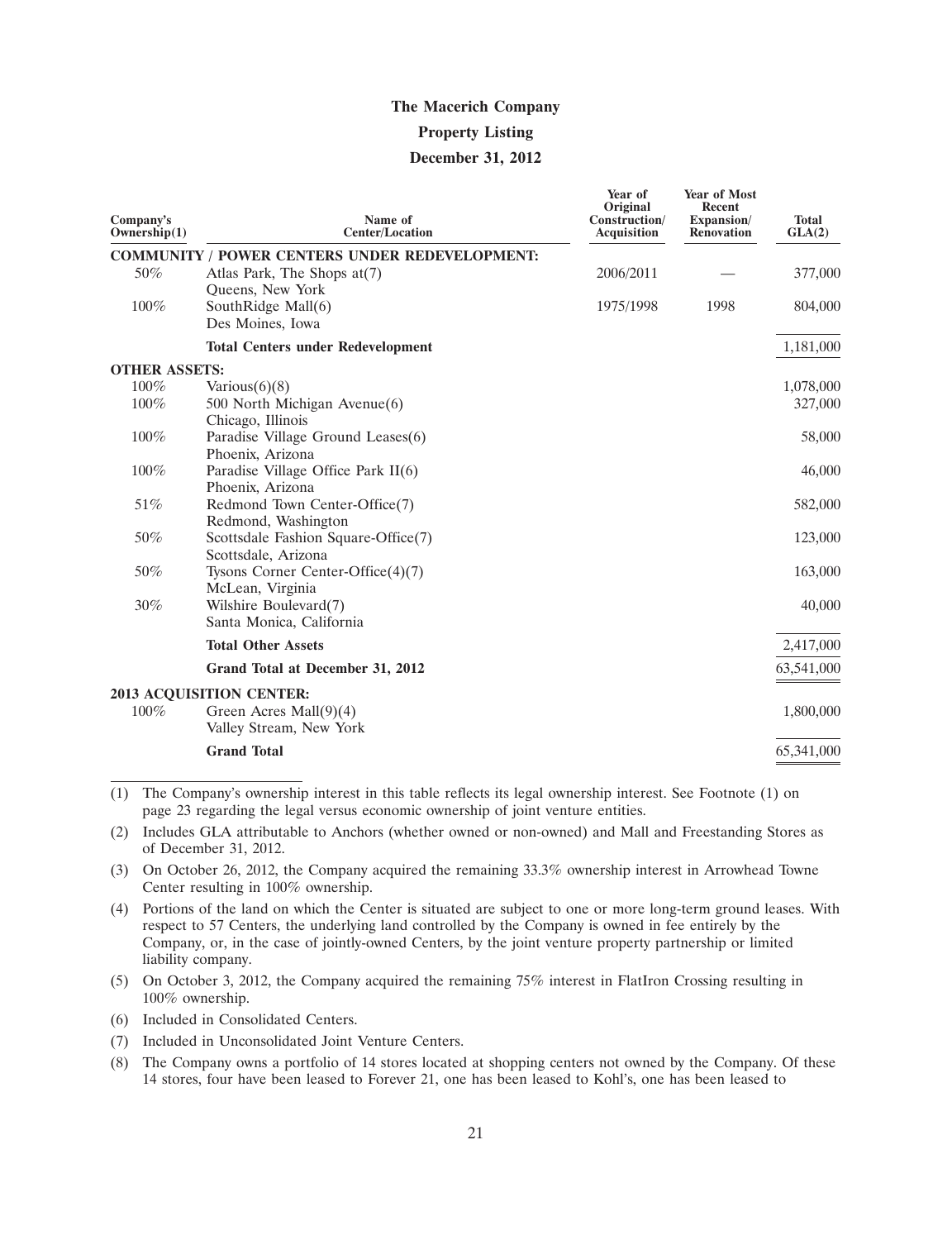Burlington Coat Factory, one has been leased to Cabela's, three have been leased for non-Anchor usage and the remaining four locations are vacant. The Company is currently seeking replacement tenants for these vacant sites. With respect to nine of the 14 stores, the underlying land is owned in fee entirely by the Company. With respect to the remaining five stores, the underlying land is owned by third parties and leased to the Company pursuant to long-term building or ground leases.

(9) On January 24, 2013, the Company acquired Green Acres Mall, a 1.8 million square foot super regional mall. Including Green Acres Mall, the Company owned or had an ownership interest in 62 regional shopping centers and nine community/power centers aggregating approximately 65 million square feet of GLA.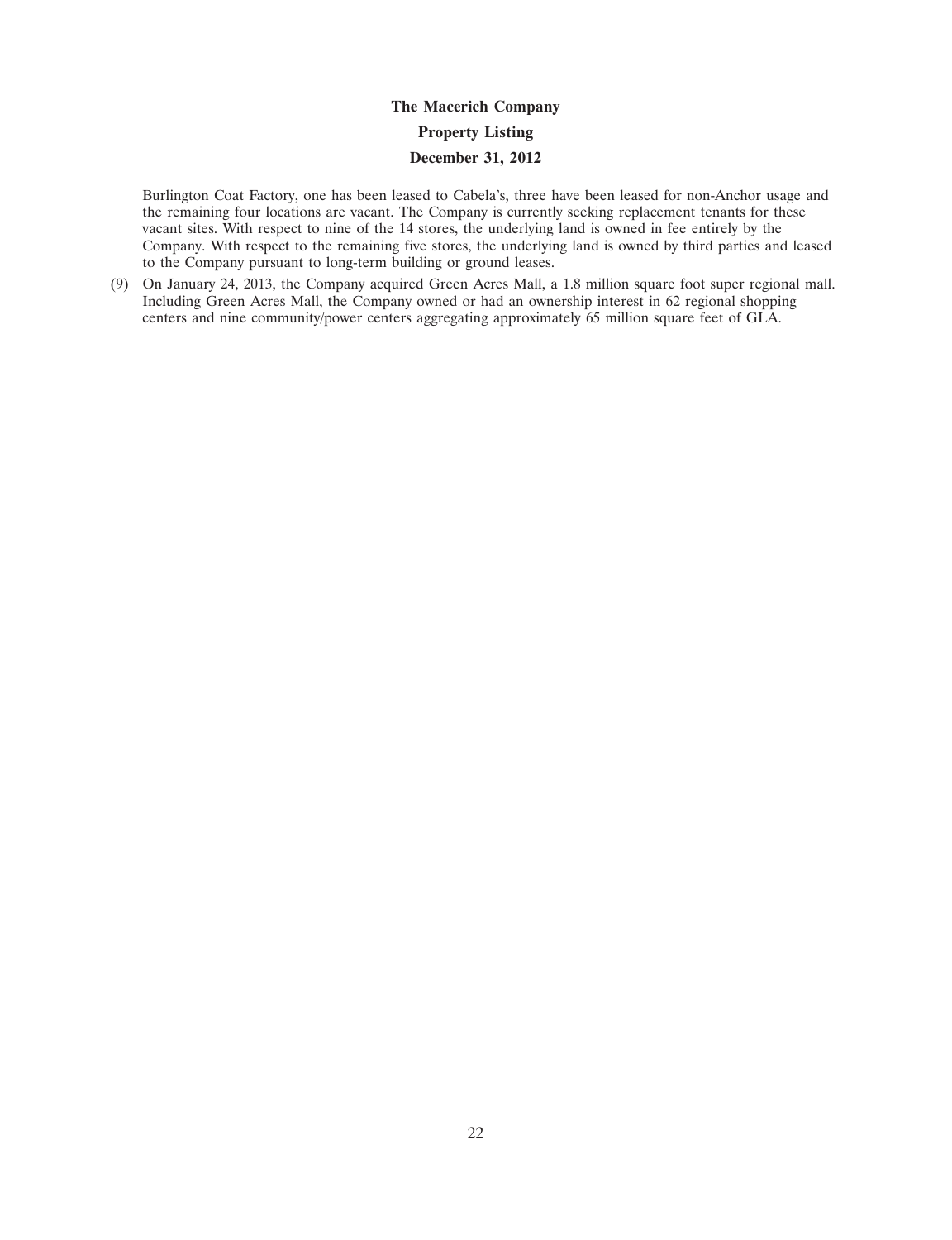#### **JOINT VENTURE LIST**

The following table sets forth certain information regarding the Centers and other operating properties that are not wholly-owned by the Company. Fashion Outlets of Chicago has been included in the table since it is anticipated to begin operations in 2013. This list of properties includes unconsolidated joint ventures, consolidated joint ventures, and co-venture arrangements. The percentages shown are the effective legal ownership and economic ownership interests of the Company as of December 31, 2012.

| <b>PROPERTIES</b>                                        | 12/31/2012<br>Legal<br>Ownership(1) | 12/31/2012<br>Economic<br>Ownership $(2)$ | <b>JOINT VENTURE</b>                                   | 12/31/2012<br>Total GLA(3) |
|----------------------------------------------------------|-------------------------------------|-------------------------------------------|--------------------------------------------------------|----------------------------|
| ATLAS PARK, THE SHOPS AT                                 | 50%                                 | 50%                                       | WMAP, L.L.C.                                           | 377,000                    |
| <b>BILTMORE FASHION PARK</b>                             | 50%                                 | 50%                                       | Biltmore Shopping Center Partners LLC                  | 529,000                    |
| <b>BOULEVARD SHOPS</b>                                   | 50%                                 | 50%                                       | Propcor II Associates, LLC                             | 185,000                    |
| <b>BROADWAY PLAZA</b>                                    | 50%                                 | 50%                                       | Macerich Northwestern Associates                       | 775,000                    |
| <b>CAMELBACK COLONNADE</b>                               | 73.2%                               | 73.2%                                     | Camelback Colonnade Associates LP                      | 621,000                    |
| <b>CASCADE MALL</b>                                      | 51%                                 | 51%                                       | Pacific Premier Retail LP                              | 595,000                    |
| <b>CHANDLER FASHION CENTER(4)</b>                        | 50.1%                               | 50.1%                                     | Freehold Chandler Holdings LP                          | 1,323,000                  |
| CORTE MADERA, VILLAGE AT                                 | 50.1%                               | 50.1%                                     | Corte Madera Village, LLC                              | 440,000                    |
| ESTRELLA FALLS, THE MARKET<br>AT(5)                      | 39.7%                               | 39.7%                                     | The Market at Estrella Falls LLC                       | 238,000                    |
| FASHION OUTLETS OF CHICAGO(6)                            | 60%                                 | $60\%$                                    | Fashion Outlets of Chicago LLC                         |                            |
| FREEHOLD RACEWAY MALL(4)                                 | 50.1%                               | 50.1%                                     | Freehold Chandler Holdings LP                          | 1,675,000                  |
| <b>INLAND CENTER</b>                                     | 50%                                 | 50%                                       | WM Inland LP                                           | 933,000                    |
| <b>KIERLAND COMMONS</b>                                  | 50%                                 | 50%                                       | Kierland Commons Investment LLC                        | 433,000                    |
| <b>KITSAP MALL</b>                                       | 51%                                 | 51%                                       | Pacific Premier Retail LP                              | 846,000                    |
| <b>LAKEWOOD CENTER</b>                                   | 51%                                 | 51%                                       | Pacific Premier Retail LP                              | 2,079,000                  |
| <b>LOS CERRITOS CENTER</b>                               | 51%                                 | 51%                                       | Pacific Premier Retail LP                              | 1,305,000                  |
| NORTH BRIDGE, THE SHOPS AT                               | 50%                                 | 50%                                       | North Bridge Chicago LLC                               | 682,000                    |
| PROMENADE AT CASA GRANDE(5)                              | 51.3%                               | 51.3%                                     | WP Casa Grande Retail LLC                              | 934,000                    |
| <b>OUEENS CENTER</b>                                     | 51%                                 | 51%                                       | Oueens JV LP                                           | 967,000                    |
| <b>REDMOND TOWN CENTER</b><br>REDMOND TOWN CENTER-OFFICE | 51%<br>51%                          | 51%<br>51%                                | Pacific Premier Retail LP<br>Pacific Premier Retail LP | 695,000                    |
|                                                          |                                     |                                           |                                                        | 582,000                    |
| <b>RIDGMAR</b><br><b>SANTAN VILLAGE REGIONAL</b>         | 50%<br>84.9%                        | 50%<br>84.9%                              | WM Ridgmar, L.P.<br>Westcor SanTan Village LLC         | 1,273,000<br>991,000       |
| CENTER(7)                                                |                                     |                                           |                                                        |                            |
| <b>SCOTTSDALE FASHION SOUARE</b>                         | 50%                                 | 50%                                       | Scottsdale Fashion Square Partnership                  | 1,807,000                  |
| <b>SCOTTSDALE FASHION SOUARE-</b><br><b>OFFICE</b>       | 50%                                 | 50%                                       | Scottsdale Fashion Square Partnership                  | 123,000                    |
| STONEWOOD CENTER                                         | 51%                                 | 51%                                       | Pacific Premier Retail LP                              | 928,000                    |
| SUPERSTITION SPRINGS CENTER                              | 66.7%                               | 66.7%                                     | East Mesa Mall, L.L.C.                                 | 1,207,000                  |
| <b>TYSONS CORNER CENTER</b>                              | 50%                                 | 50%                                       | Tysons Corner LLC                                      | 1.991.000                  |
| TYSONS CORNER CENTER-OFFICE                              | 50%                                 | 50%                                       | Tysons Corner Property LLC                             | 163,000                    |
| <b>WASHINGTON SOUARE</b>                                 | 51%                                 | 51%                                       | Pacific Premier Retail LP                              | 1,454,000                  |
| <b>WEST ACRES</b>                                        | 19%                                 | 19%                                       | West Acres Development, LLP                            | 977,000                    |
| WILSHIRE BOULEVARD                                       | 30%                                 | 30%                                       | Wilshire Building-Tenants in Common                    | 40,000                     |

(1) This column reflects the Company's legal ownership in the listed properties as of December 31, 2012.

Legal ownership may, at times, not equal the Company's economic interest in the listed properties because of various provisions in certain joint venture agreements regarding distributions of cash flow based on capital account balances, allocations of profits and losses and payments of preferred returns. As a result, the Company's actual economic interest (as distinct from its legal ownership interest) in certain of the properties could fluctuate from time to time and may not wholly align with its legal ownership interests. Substantially all of the Company's joint venture agreements contain rights of first refusal, buy-sell provisions, exit rights, default dilution remedies and/or other break up provisions or remedies which are customary in real estate joint venture agreements and which may, positively or negatively, affect the ultimate realization of cash flow and/or capital or liquidation proceeds.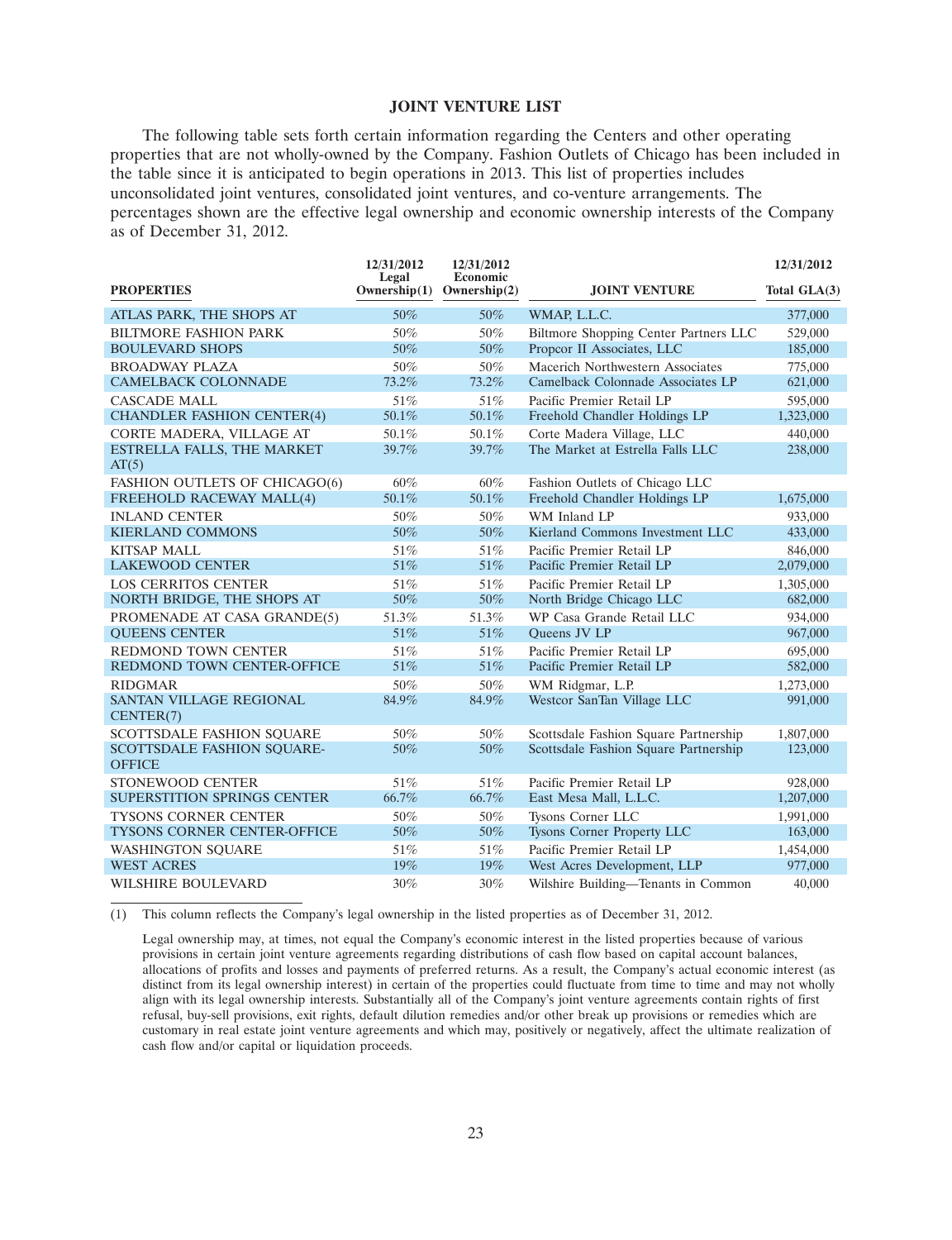- (2) Economic ownership represents the allocation of cash flow to the Company as of December 31, 2012, except as noted below. In cases where the Company receives a current cash distribution greater than its legal ownership percentage due to a capital account greater than its legal ownership percentage, only the legal ownership percentage is shown in this column. The Company's economic ownership of these properties may fluctuate based on a number of factors, including mortgage refinancings, partnership capital contributions and distributions, and proceeds and gains or losses from asset sales, and the matters set forth in the preceding paragraph.
- (3) Includes GLA attributable to Anchors (whether owned or non-owned) and Mall and Freestanding Stores as of December 31, 2012.
- (4) The joint venture entity was formed in September 2009. Upon liquidation of the partnership, distributions are made in the following order: to the third-party partner until it receives a 13% internal rate of return on its aggregate unreturned capital contributions; to the Company until it receives a 13% internal rate of return on its aggregate unreturned capital contributions; and, thereafter, 35% to the third-party partner and 65% to the Company.
- (5) Columns 1 and 2 reflect the Company's indirect ownership interest in the property owner. The Company and a third-party partner are each members of a joint venture (the ''MW Joint Venture'') which, in turn, is a member in the joint venture that owns the property. Cash flow distributions for the MW Joint Venture are made in accordance with the members' relative capital accounts until the members have received distributions equal to their capital accounts, and thereafter in accordance with the members' relative legal ownership percentages. In addition, the Company has executed a joint and several guaranty of the mortgage for the property with its third-party partner. The Company may incur liabilities under such guaranty greater than its legal ownership percentage.
- (6) Fashion Outlets of Chicago is currently under construction and anticipated to open in August 2013. After the third anniversary of substantial completion of the development, the Company in its sole discretion may elect to purchase the interest of the other member based on a net operating income formula using a 6.5% capitalization rate, less any unpaid debt on the property. In addition, the Company has executed a guaranty of the mortgage for the property. The Company may incur liabilities under such guaranty greater than its legal ownership percentage.
- (7) Cash flow is distributed to the members pro rata based on the members' relative capital accounts until such accounts are returned in full, and then by legal ownership percentages. In addition, the Company has executed a guaranty of the mortgage for the property. The Company may incur liabilities under such guaranty greater than its legal ownership percentage.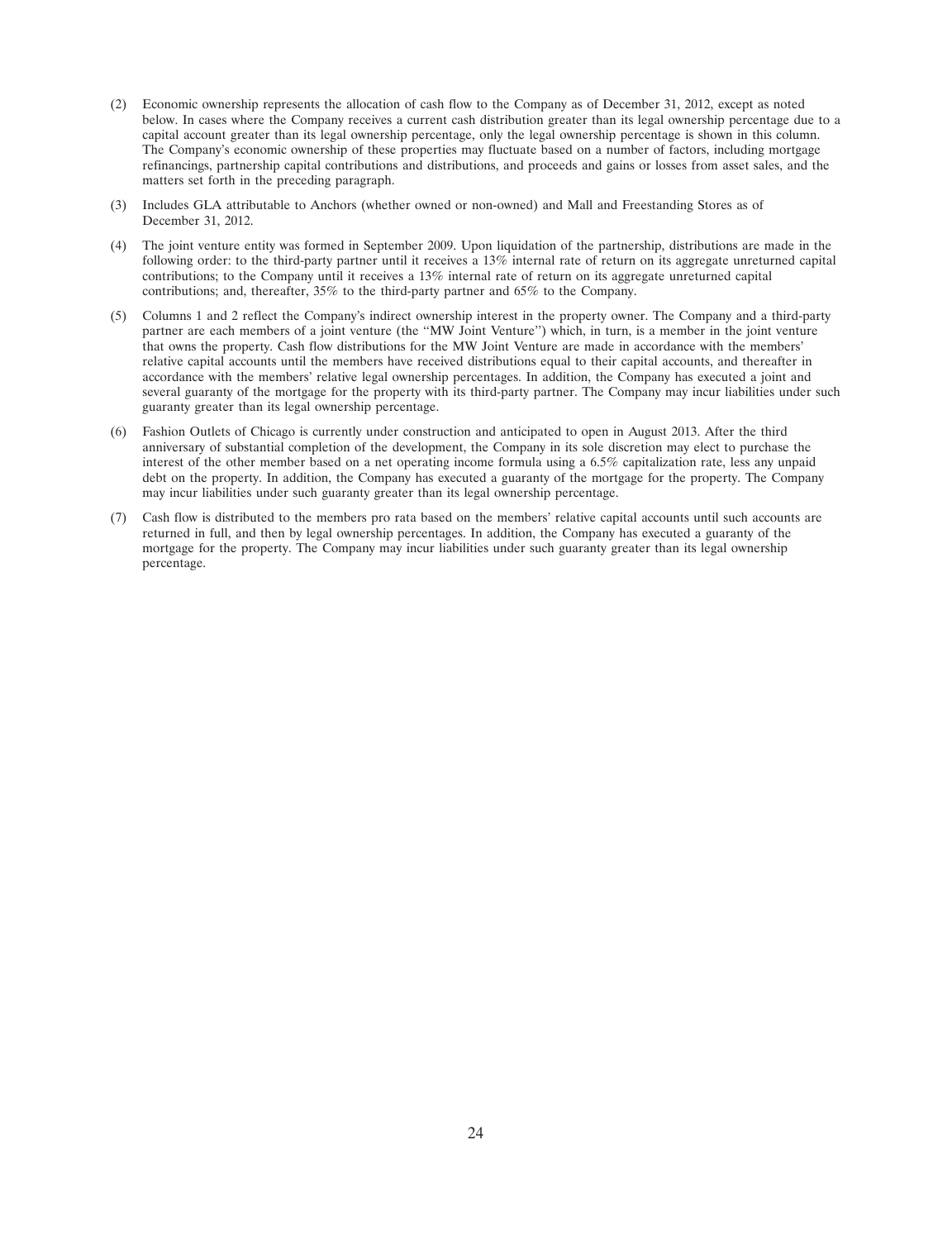# **Supplemental Financial and Operating Information (unaudited)**

### **Debt Summary (at Company's pro rata share)**

| As of December 31, 2012 |                      |              |  |
|-------------------------|----------------------|--------------|--|
| <b>Fixed Rate</b>       | <b>Floating Rate</b> | <b>Total</b> |  |
|                         | dollars in thousands |              |  |
|                         | \$1,477,522          | \$4,984,923  |  |
|                         | 178,282              | 1,635,584    |  |
|                         | \$1,655,804          | \$6,620,507  |  |
| $4.69\%$                | 3.08%                | $4.29\%$     |  |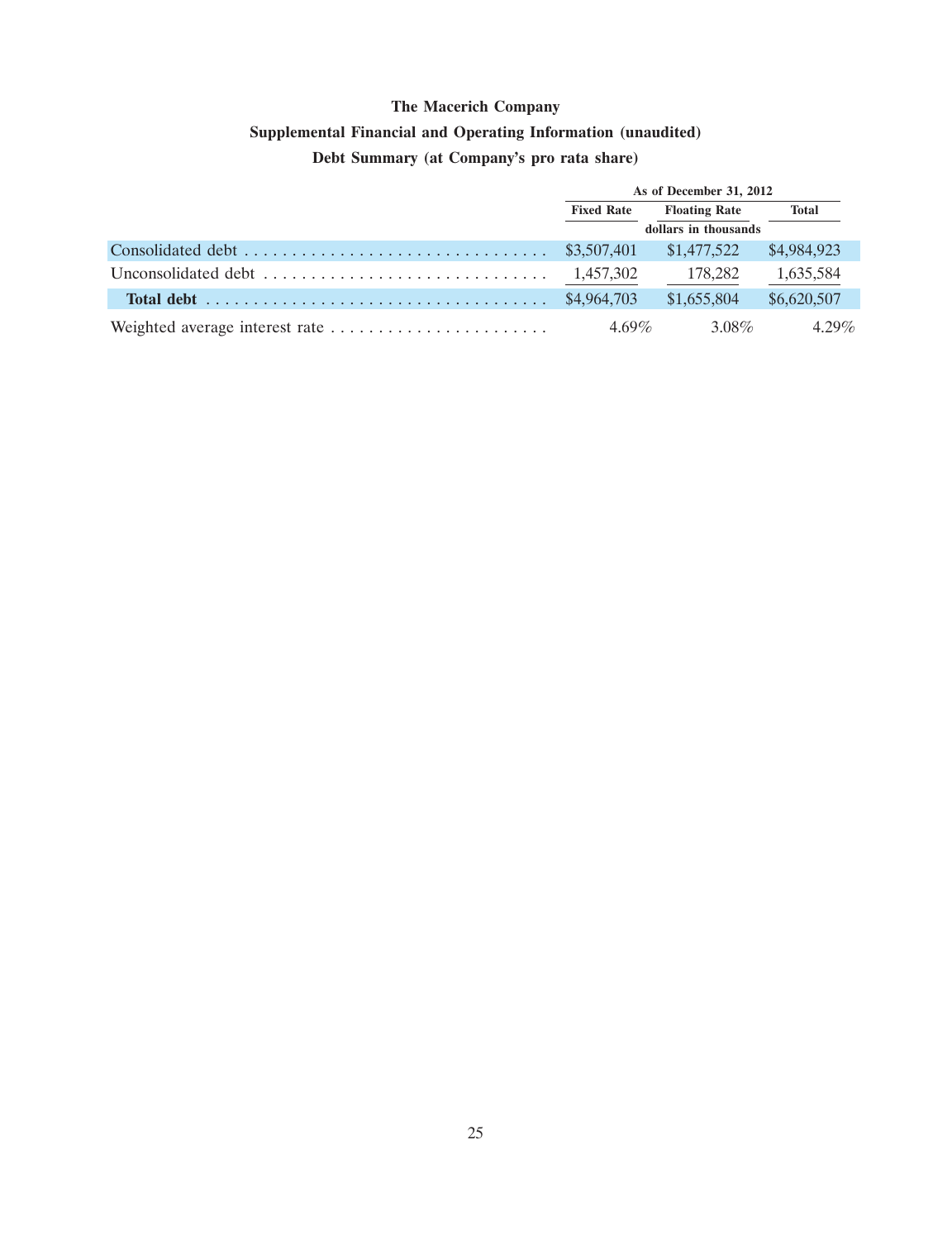# **Supplemental Financial and Operating Information (Unaudited) Outstanding Debt by Maturity Date**

|                                                                                        |                      |                                                | As of December 31, 2012        |                                |                                 |
|----------------------------------------------------------------------------------------|----------------------|------------------------------------------------|--------------------------------|--------------------------------|---------------------------------|
| Center/Entity (dollars in thousands)                                                   | <b>Maturity Date</b> | <b>Effective</b><br><b>Interest</b><br>Rate(a) | <b>Fixed</b>                   | <b>Floating</b>                | <b>Total Debt</b><br>Balance(a) |
| <b>I. Consolidated Assets:</b>                                                         |                      |                                                |                                |                                |                                 |
|                                                                                        | 09/01/13             | $6.34\%$                                       | \$<br>24,027                   | \$<br>$\overline{\phantom{0}}$ | \$<br>24,027                    |
|                                                                                        | 12/01/13             | 5.19%                                          | 36,395                         | 二                              | 36,395                          |
|                                                                                        | 12/01/13             | 1.96%                                          | 173,561                        | $\overline{\phantom{0}}$       | 173.561                         |
|                                                                                        | 01/01/15             | 4.98%                                          | 84,000                         | $\equiv$                       | 84,000                          |
|                                                                                        | 04/11/15             | 6.57%                                          | 101,340                        | $\overline{\phantom{0}}$       | 101,340                         |
|                                                                                        | 08/01/15             | $6.76\%$                                       | 161,203                        | ═                              | 161.203                         |
|                                                                                        | 11/01/15             | 5.03%                                          | 37,000                         | $\overline{\phantom{0}}$       | 37,000                          |
| South Towne Center                                                                     | 11/05/15             | $6.39\%$                                       | 85,247                         | $\equiv$                       | 85,247                          |
|                                                                                        | 02/01/16             | 5.59%                                          | 120,000                        | $\overline{\phantom{0}}$       | 120,000                         |
|                                                                                        | 05/01/16             | 5.83%                                          | 115,000                        | $\equiv$                       | 115,000                         |
|                                                                                        | 06/01/16             | 5.79%                                          | 168,000                        | $\overline{\phantom{0}}$       | 168,000                         |
|                                                                                        | 06/01/16             | 5.85%                                          | 42,891                         | $\equiv$                       | 42,891                          |
|                                                                                        | 06/01/16             | 6.46%                                          | 14,800                         | $\overline{\phantom{0}}$       | 14,800                          |
| Freehold Raceway Mall(b) $\ldots \ldots \ldots \ldots \ldots \ldots$                   | 01/01/18             | $4.20\%$                                       | 116,683                        | $\equiv$                       | 116,683                         |
|                                                                                        | 01/03/18             | 2.99%                                          | 240,000                        | $\overline{\phantom{0}}$       | 240,000                         |
|                                                                                        | 10/05/18             | 2.76%                                          | 243,176                        | $\equiv$                       | 243,176                         |
|                                                                                        | 07/01/19             | 3.77%                                          | 100,200                        | $\overline{\phantom{0}}$       | 100,200                         |
| Kings Plaza(c) $\ldots \ldots \ldots \ldots \ldots \ldots \ldots \ldots \ldots \ldots$ | 12/03/19             | 3.67%                                          | 354,000                        | $\equiv$                       | 354,000                         |
| Danbury Fair Mall                                                                      | 10/01/20             | 5.53%                                          | 239,646                        | $\overline{\phantom{0}}$       | 239,646                         |
| Fashion Outlets of Niagara Falls USA                                                   | 10/06/20             | 4.89%                                          | 126,584                        | $\equiv$                       | 126,584                         |
|                                                                                        | 03/01/22             | 4.23%                                          | 74,185                         | $\overline{\phantom{0}}$       | 74,185                          |
|                                                                                        | 04/01/22             | $4.08\%$                                       | 138,367                        | ═                              | 138,367                         |
|                                                                                        | 06/05/22             | $4.14\%$                                       | 218,119                        | $\overline{\phantom{0}}$       | 218,119                         |
|                                                                                        | 10/01/22             | 4.80%                                          | 110,000                        | 二                              | 110,000                         |
|                                                                                        | 10/01/22             | 4.49%                                          | 154,608                        | $\qquad \qquad$                | 154,608                         |
|                                                                                        | 11/01/22             | 4.48%                                          | 23,369                         | $\equiv$                       | 23.369                          |
|                                                                                        | 04/03/23             | $3.76\%$                                       | 205,000                        | $\overline{\phantom{0}}$       | 205,000                         |
| Total Fixed Rate Debt for Consolidated Assets                                          |                      | 4.46%                                          | \$3,507,401                    | \$<br>$\equiv$                 | \$3,507,401                     |
| SanTan Village Regional Center(d) $\ldots \ldots \ldots \ldots$                        | 06/13/13             | $2.61\%$                                       | \$<br>$\overline{\phantom{0}}$ | \$<br>117,222                  | \$117,222                       |
|                                                                                        | 08/01/13             | 1.22%                                          |                                | 40,000                         | 40,000                          |
| Promenade at Casa Grande(e)                                                            | 12/30/13             | 5.21%                                          | $\overline{\phantom{0}}$       | 37,801                         | 37,801                          |
|                                                                                        | 08/31/14             | $6.30\%$                                       |                                | 81,000                         | 81,000                          |
|                                                                                        | 11/06/14             | 2.12%                                          | $\overline{\phantom{0}}$       | 90,000                         | 90,000                          |
|                                                                                        | 04/27/15             | 3.51%                                          | $\overline{\phantom{0}}$       | 135,000                        | 135,000                         |
|                                                                                        | 01/18/16             | 3.04%                                          | $\overline{\phantom{0}}$       | 107,000                        | 107,000                         |
| The Macerich Partnership L.P.—Line of $Credit(f)$                                      | 05/02/16             | 2.75%                                          | $\overline{\phantom{0}}$       | 675,000                        | 675,000                         |
| Northgate Mall(f) $\dots \dots \dots \dots \dots \dots \dots \dots \dots$              | 03/01/17             | 3.09%                                          |                                | 64,000                         | 64,000                          |
| Fashion Outlets of Chicago(f)(g)                                                       | 03/05/17             | 3.00%                                          |                                | 5,499                          | 5,499                           |
| The Macerich Partnership L.P.—Term Loan                                                | 12/08/18             | $2.56\%$                                       |                                | 125,000                        | 125,000                         |
| Total Floating Rate Debt for Consolidated Assets                                       |                      | 3.01%                                          | \$<br>$\qquad \qquad -$        | \$1,477,522                    | \$1,477,522                     |
| Total Debt for Consolidated Assets                                                     |                      | 4.03%                                          | \$3,507,401                    | \$1,477,522                    | \$4,984,923                     |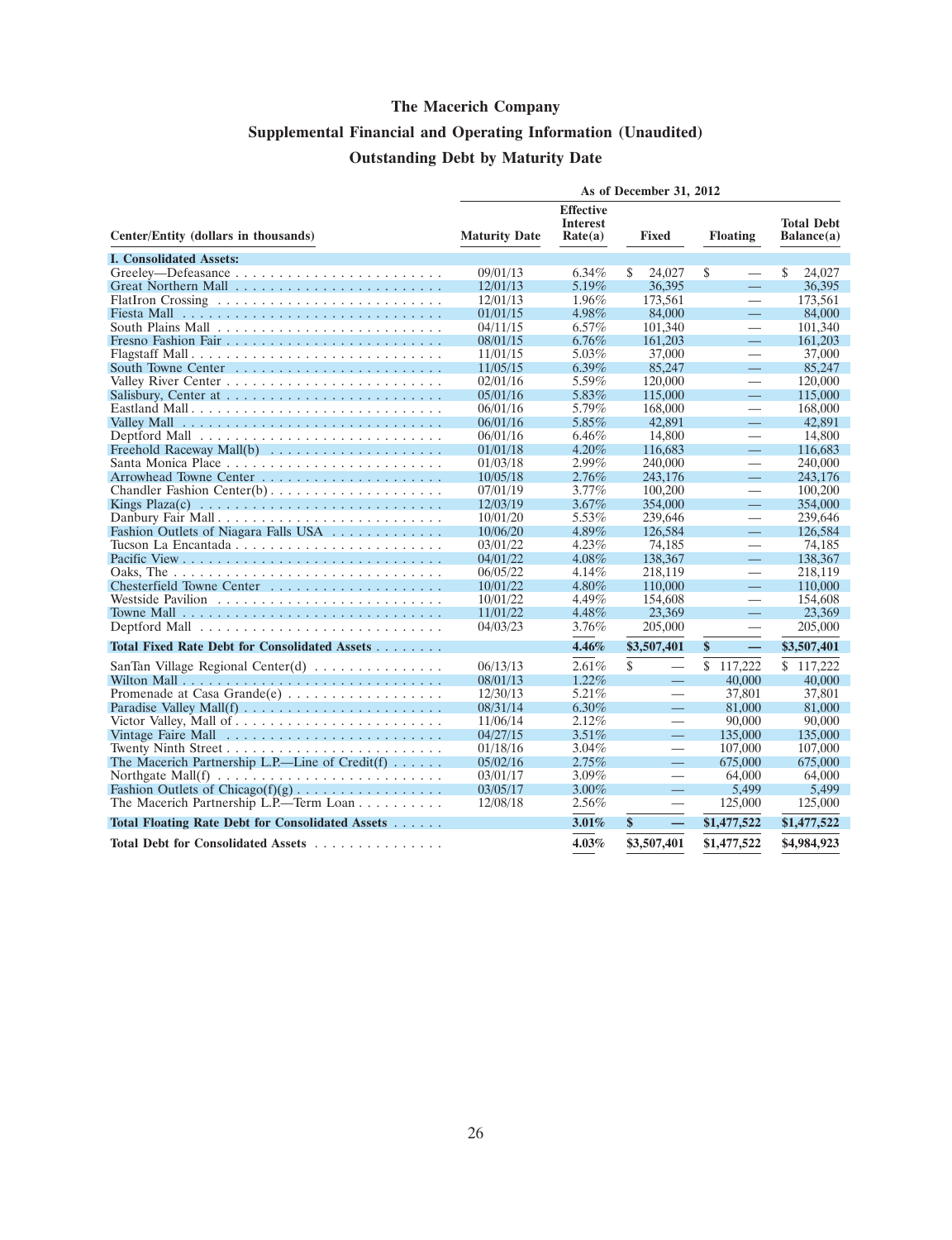### **Supplemental Financial and Operating Information (Unaudited) Outstanding Debt by Maturity Date**

|                                                                   | As of December 31, 2012 |                                                |                                |     |                          |                                 |
|-------------------------------------------------------------------|-------------------------|------------------------------------------------|--------------------------------|-----|--------------------------|---------------------------------|
| Center/Entity (dollars in thousands)                              | <b>Maturity Date</b>    | <b>Effective</b><br><b>Interest</b><br>Rate(a) | Fixed                          |     | <b>Floating</b>          | <b>Total Debt</b><br>Balance(a) |
| II. Unconsolidated Assets (At Company's pro rata share):          |                         |                                                |                                |     |                          |                                 |
|                                                                   | 01/02/13                | 5.74%                                          | \$<br>35,072                   | \$  |                          | \$<br>35,072                    |
| Scottsdale Fashion Square $(50\%)$                                | 07/08/13                | 5.66%                                          | 275,000                        |     | $=$                      | 275,000                         |
|                                                                   | 02/17/14                | 4.78%                                          | 151,453                        |     | $\overline{\phantom{m}}$ | 151,453                         |
|                                                                   | 10/01/14                | $8.25\%$                                       | 29,259                         |     |                          | 29,259                          |
|                                                                   | 06/01/15                | 5.43%                                          | 127,500                        |     | $\overline{\phantom{m}}$ | 127,500                         |
|                                                                   | 08/15/15                | $6.12\%$                                       | 70.661                         |     | $\equiv$                 | 70.661                          |
| Camelback Colonnade (73.2%)                                       | 10/12/15                | $4.82\%$                                       | 35,250                         |     |                          | 35,250                          |
|                                                                   | 01/01/16                | $6.04\%$                                       | 120,794                        |     | $\qquad \qquad -$        | 120,794                         |
| North Bridge, The Shops at $(50\%)$                               | 06/15/16                | $7.52\%$                                       | 98,860                         |     |                          | 98.860                          |
|                                                                   | 10/01/16                | 6.41%                                          | 11.671                         |     | $\equiv$                 | 11,671                          |
| Corte Madera, Village at $(50.1\%) \dots \dots \dots \dots \dots$ | 11/01/16                | 7.27%                                          | 38,776                         |     | —                        | 38,776                          |
| Stonewood Center $(51\%)$                                         | 11/01/17                | $4.67\%$                                       | 55.541                         |     | $\overline{\phantom{0}}$ | 55,541                          |
| Los Cerritos Center (51%)                                         | 07/01/18                | $4.50\%$                                       | 99,774                         |     | $\overline{\phantom{0}}$ | 99,774                          |
|                                                                   | 01/01/25                | $3.65\%$                                       | 306,000                        |     | $\equiv$                 | 306,000                         |
|                                                                   | 01/01/33                | $6.35\%$                                       | 1,691                          |     | —                        | 1.691                           |
| Total Fixed Rate Debt for Unconsolidated Assets                   |                         | 5.27%                                          | \$1,457,302                    | \$  | $\qquad \qquad -$        | \$1,457,302                     |
|                                                                   | 11/03/13                | 4.98%                                          | \$<br>$\overline{\phantom{0}}$ | \$. | 58,650                   | \$<br>58,650                    |
| Boulevard Shops $(50\%)$                                          | 12/16/13                | $3.26\%$                                       | $\overline{\phantom{0}}$       |     | 10.327                   | 10.327                          |
| Estrella Falls, The Market at $(39.7\%)$                          | 06/01/15                | 3.17%                                          | —                              |     | 13.305                   | 13.305                          |
|                                                                   | 04/01/16                | $3.46\%$                                       | $\equiv$                       |     | 25,000                   | 25,000                          |
| Superstition Springs Center $(66.7\%) \dots \dots \dots \dots$    | 10/28/16                | 2.82%                                          |                                |     | 45,000                   | 45,000                          |
|                                                                   | 04/11/17                | $2.96\%$                                       | $\frac{1}{2}$                  |     | 26,000                   | 26,000                          |
| Total Floating Rate Debt for Unconsolidated Assets                |                         | 3.69%                                          | \$                             | S   | 178,282                  | 178,282<br>\$                   |
| Total Debt for Unconsolidated Assets                              |                         | 5.10%                                          | \$1,457,302                    |     | \$178,282                | \$1,635,584                     |
|                                                                   |                         | 4.29%                                          | \$4,964,703                    |     | \$1,655,804              | \$6,620,507                     |
|                                                                   |                         |                                                | 74.99%                         |     | 25.01%                   | 100.00%                         |

*(a) The debt balances include the unamortized debt premiums/discounts. Debt premiums/discounts represent the excess of the fair value of debt over the principal value of debt assumed in various acquisitions and are amortized into interest expense over the remaining term of the related debt in a manner that approximates the effective interest method. The annual interest rate in the above table represents the effective interest rate, including the debt premiums/discounts and loan financing costs.*

*(b) This property is owned by a consolidated joint venture. The above debt balance represents the Company's pro rata share of 50.1%.*

*(c) On January 3, 2013, the Company exercised an option to borrow an additional \$146 million on the loan.*

*(d) This property is owned by a consolidated joint venture. The above debt balance represents the Company's pro rata share of 84.9%.*

*(e) This property is owned by a consolidated joint venture. The above debt balance represents the Company's pro rata share of 51.3%.*

*(f) The maturity date assumes that all such extension options are fully exercised and that the Company and/or its affiliates do not opt to refinance the debt prior to these dates.*

*(g) This property is owned by a consolidated joint venture. The above debt balance represents the Company's pro rata share of 60.0%. This loan is guaranteed by the Company and its partner.*

*(h) On January 2, 2013, the joint venture replaced the existing loan with a new \$135 million loan that bears interest at LIBOR plus 1.90% and matures on January 2, 2018, including two one-year extension options.*